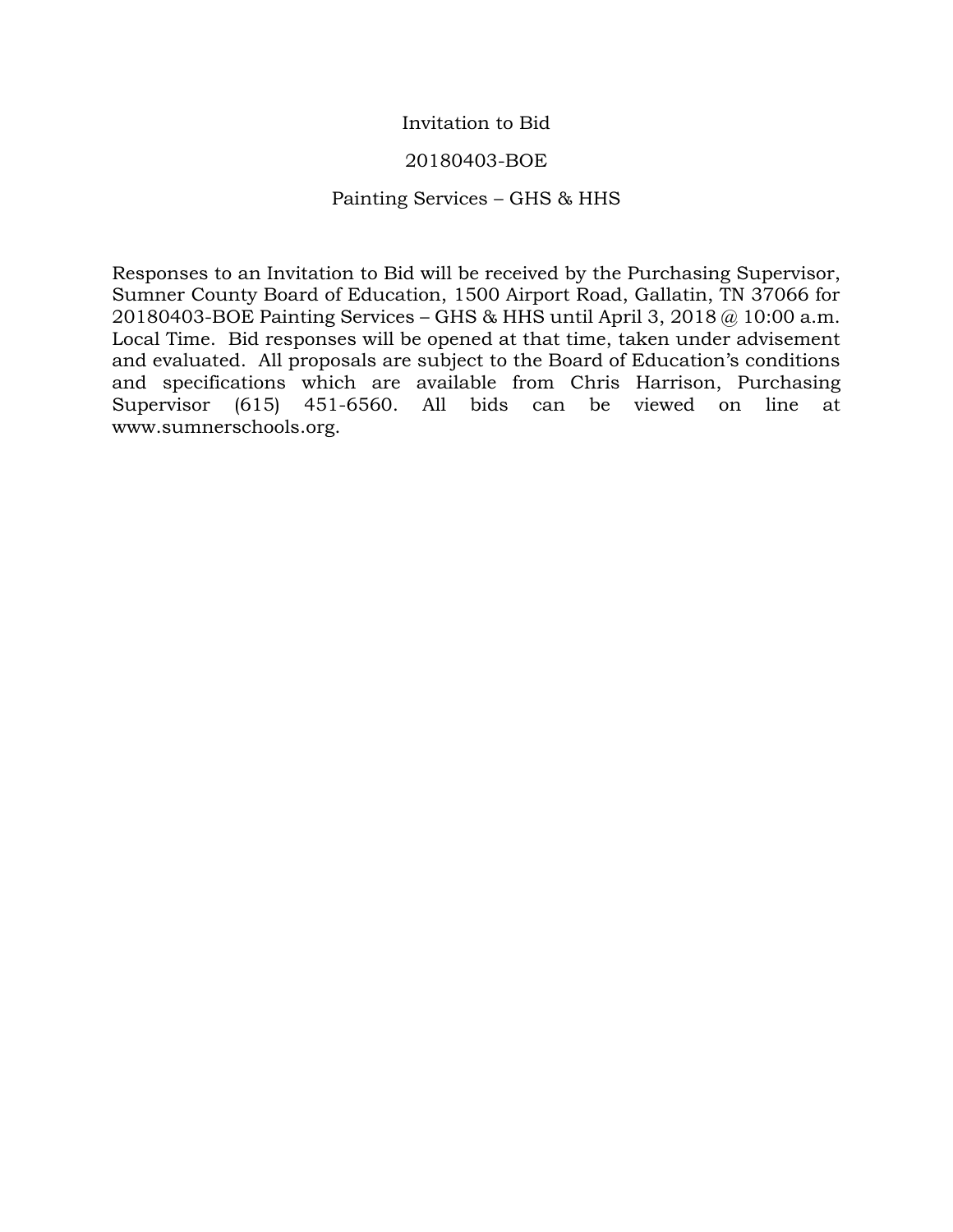# **REQUEST FOR PROPOSAL (RFP)**

# **NUMBER: 20180403-BOE**

# **SUMNER COUNTY BOARD OF EDUCATION**

*This solicitation document serves as the written determination of the SCS Purchasing Supervisor that the use of Competitive Sealed Proposals for this solicitation is in the best interest of SCS.*

**RFP Title: Painting Services – GHS & HHS**



**Purchasing Staff Contact:**

Chris Harrison Janice Wright Purchasing Supervisor **Purchasing Coordinator** 615-451-6560 615-451-6569 [chris.harrison@sumnerschools.org](mailto:chris.harrison@sumnerschools.org) [janice.wright@sumnerschools.org](mailto:janice.wright@sumnerschools.org)

Release Date: March 12, 2018 Proposal Due Date: April 3, 2018 @ 10:00 a.m.

*Any altercations to this document made by the proposer may be grounds for rejection of proposals, cancellation of any subsequent award, or any other legal remedies available to the Sumner County Board of Education.*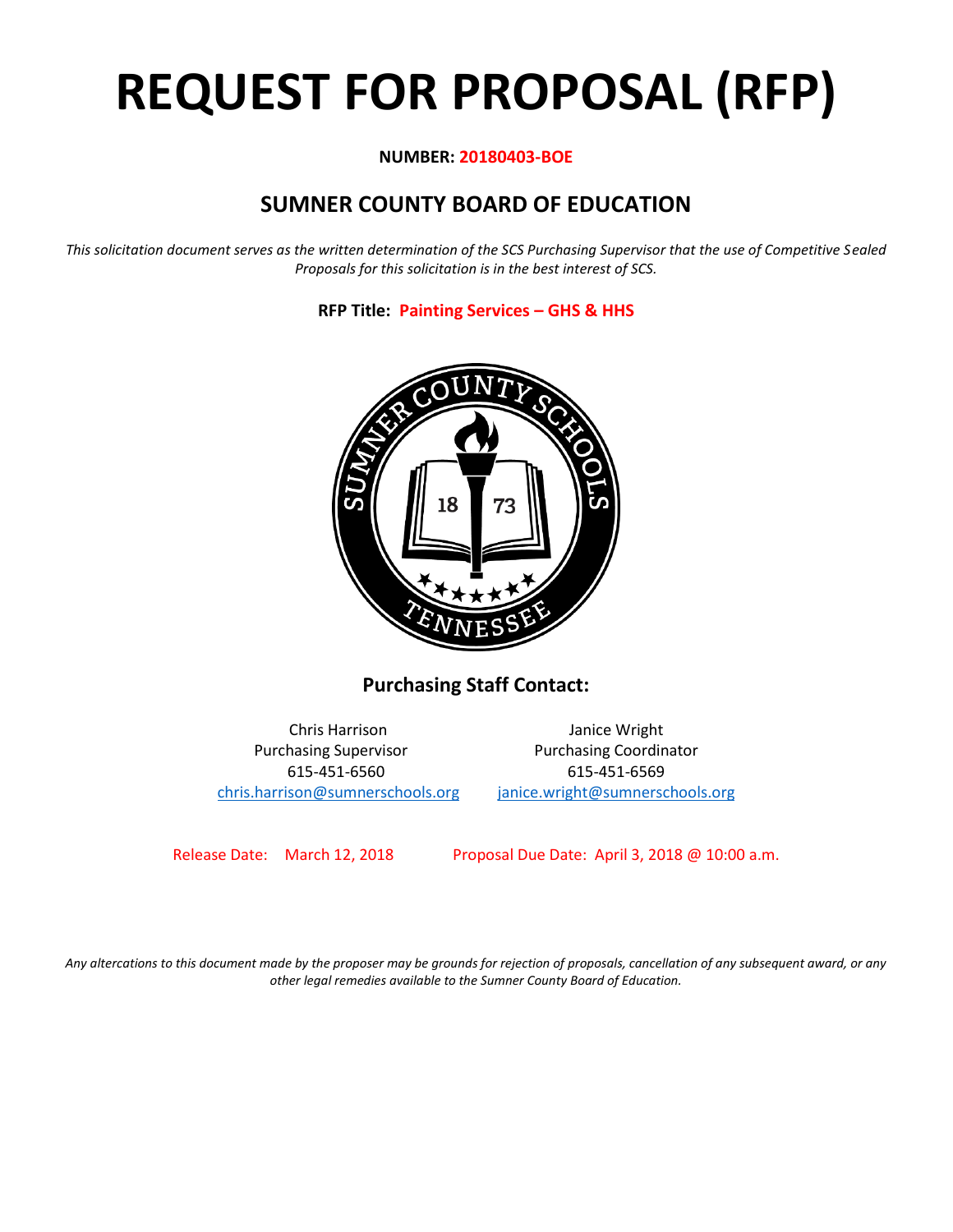# **NOTICE TO PROPOSERS**

There may be one or more amendments to this RFP. In order to receive communication for any such amendments issued specifically to this RFP, the proposer must provide a Notice of Intent to Propose to the Sumner County Board of Education (SCS) Purchasing Department. The proposer must utilize this form when submitting notice. The notice may be sent by email to: Purchasing Office, purchasing@sumnerschools.org. SCS will send amendments only to those proposers which complete and return this information by the deadline list in the RFP Schedule of Events (Section 4).

| <b>RFP Number:</b>          | 20180403-BOE Painting Services - GHS & HHS |
|-----------------------------|--------------------------------------------|
| Company Name:               |                                            |
| <b>Mailing Address:</b>     |                                            |
|                             |                                            |
|                             |                                            |
| Phone Number:               |                                            |
| <b>Contact Person:</b>      |                                            |
| Email Address:              |                                            |
|                             |                                            |
| <b>Authorized Signature</b> |                                            |
| <b>Printed Name</b>         |                                            |
| Date                        |                                            |

Emailed amendments will be sent in a Microsoft Word (Office for Windows) or Portable Document Format (pdf) format. Any alterations to the document made by the proposer may be grounds for rejection of proposal, cancellation of any subsequent award or any other legal remedies available to the Sumner County Board of Education.

Amendments will also be posted on the SCS website **https://sumnerschools.org/index.php/current-bids-and-rfps** and attached to the solicitation listing as a PDF or WORD file. Check the particular solicitation on the Current Bids and RFPs webpage for any posted amendments.

By completing and returning this form, the Proposer has expressed its intent to provide a proposal for **20180403-BOE Painting Services – GHS & HHS.**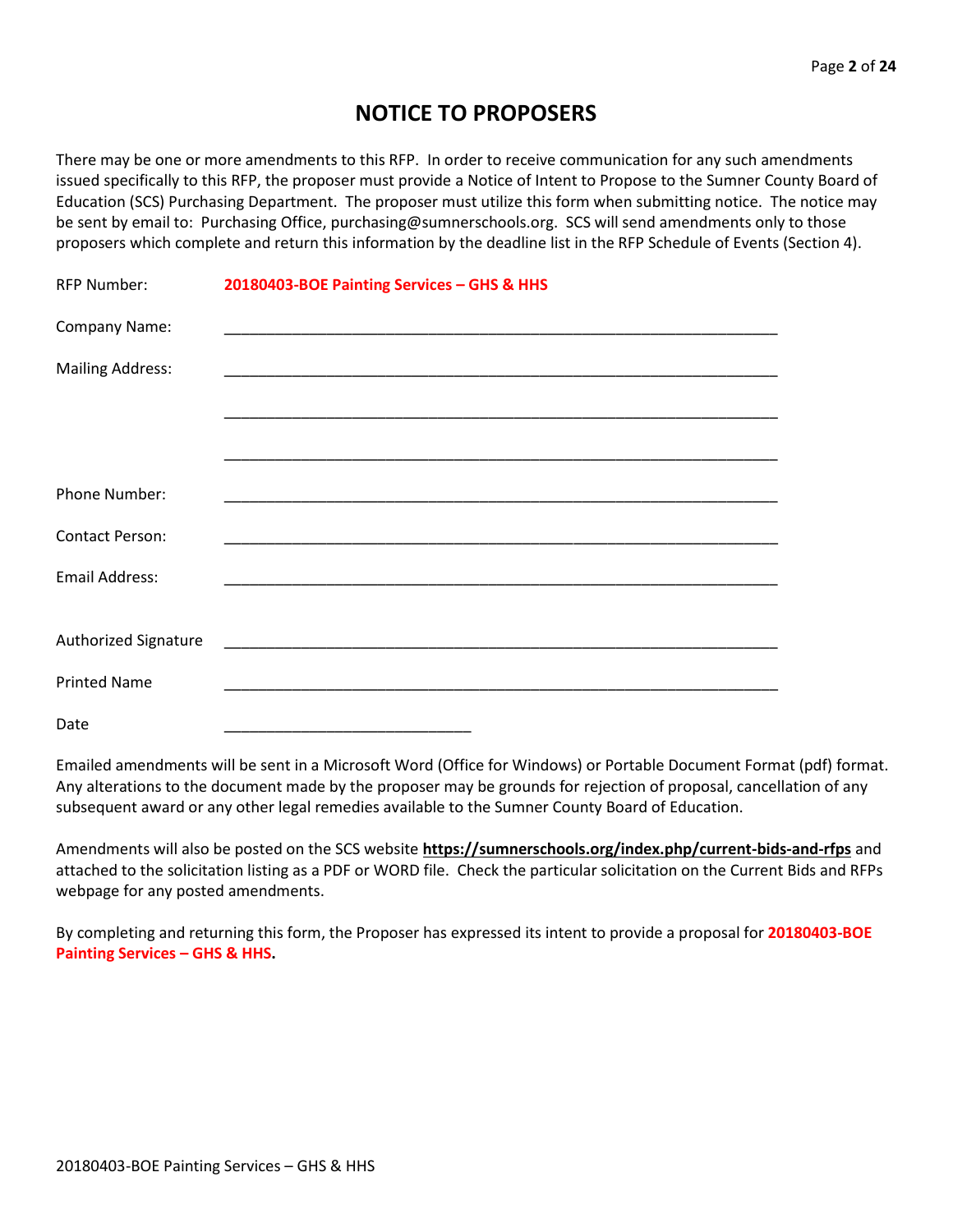# **TABLE OF CONTENTS**

- 1. Introduction/Overview
	- 1.1. Purpose
	- 1.2. Contact Information
- 2. Requirements
	- 2.1. Contract Term
	- 2.2. Scope of Work/Specifications
	- 2.3. Contactor Obligations
- 3. Source Selection and Contract Award
- 4. Schedule of Events
- 5. Instructions for Proposal
	- 5.1. Required Forms
	- 5.2. New Vendors
	- 5.3. Acknowledgement of Insurance Requirements
	- 5.4. Clarification and Interpretation of RFP
	- 5.5. Proposal Package
	- 5.6. Delivery of Proposals
	- 5.7. Evaluation of Proposals
	- 5.8. Request for Clarification of Proposals
	- 5.9. Protests

#### 6. Attachments

- 6.1. Contact Information
- 6.2. Bid Form/Certification
- 6.3. References
- 6.4. Certification Regarding Debarment or Suspension
- 6.5. Condition of Submitting Proposal
- 6.6. Statement of Non-Collusion
- 6.7. Attestation Re Personnel
- 6.8. Drug Free Workplace Affidavit
- 6.9. IRS Form W-9
	- \**An online, fillable version can be found at https://www.irs.gov/pub/irs-pdf/fw9.pdf*
- 6.10. Standard Terms & Conditions
- 6.11. Vendor Checklist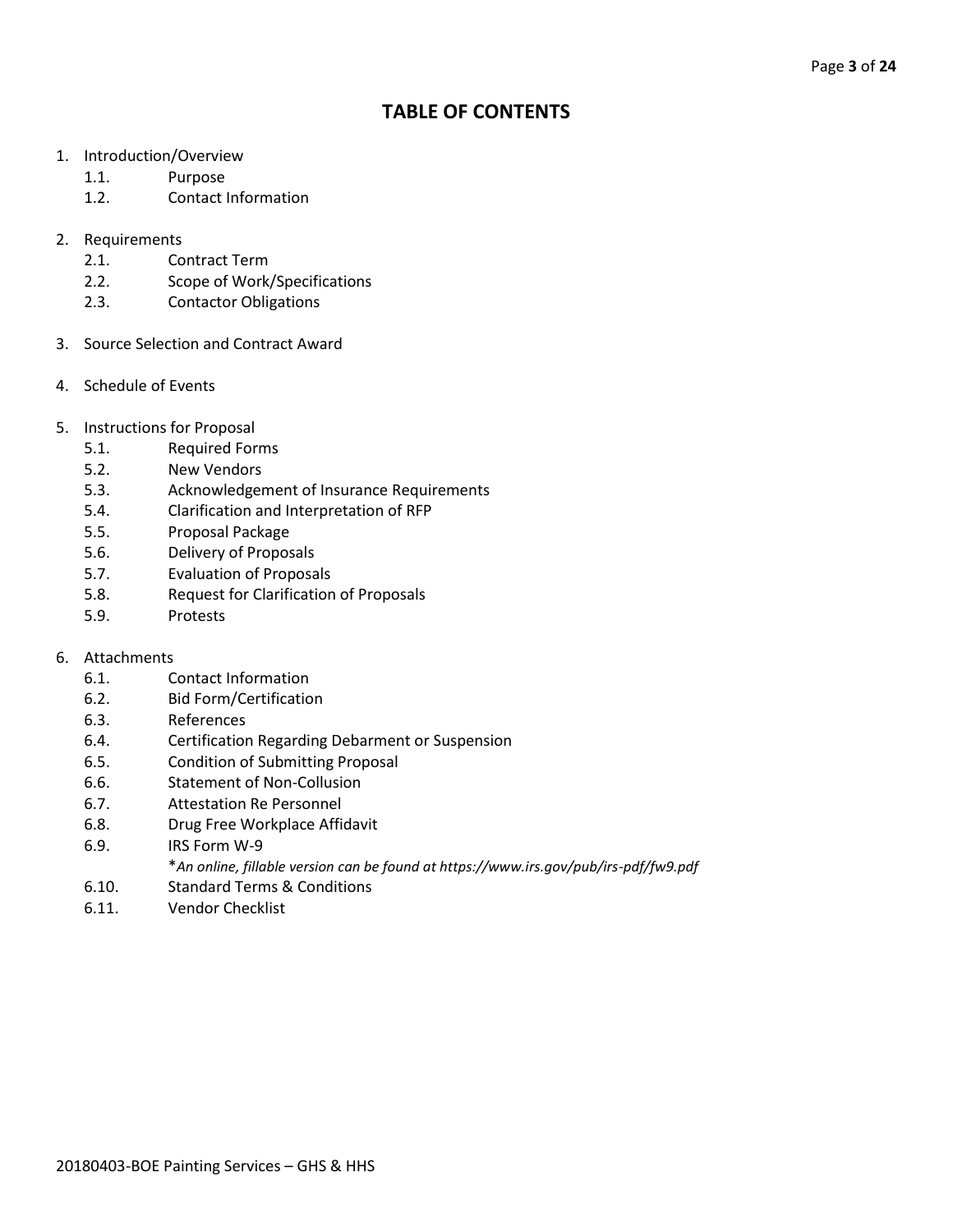#### 1. Introduction/Overview

#### 1.1. Purpose

The Sumner County Board of Education (SCS) is requesting sealed proposals for painting services at Gallatin High School and Hendersonville High School.

1.2. Contact Information

Unauthorized contact regarding this RFP with employees or officials of SCS other than the Purchasing Supervisor named below may result in disqualification from this procurement process.

Interested parties must direct all communication regarding this RFP to the Purchasing Supervisor, who is SCSs only official point of contact for this RFP.

Chris Harrison **Andy Brown Andy Brown** 1500 Airport Road 1500 Airport Road Gallatin, TN 37066 Gallatin, TN 37066 (615) 451-6560 (615) 451-5255

RFP Procedures: Scope of Work/Specifications:

Purchasing Supervisor **Assistant Director for Facilities & Support Services** Assistant Director for Facilities & Support Services [chris.harrison@sumnerschools.org](mailto:chris.harrison@sumnerschools.org) [andrew.brown@sumnerschools.org](mailto:andrew.brown@sumnerschools.org)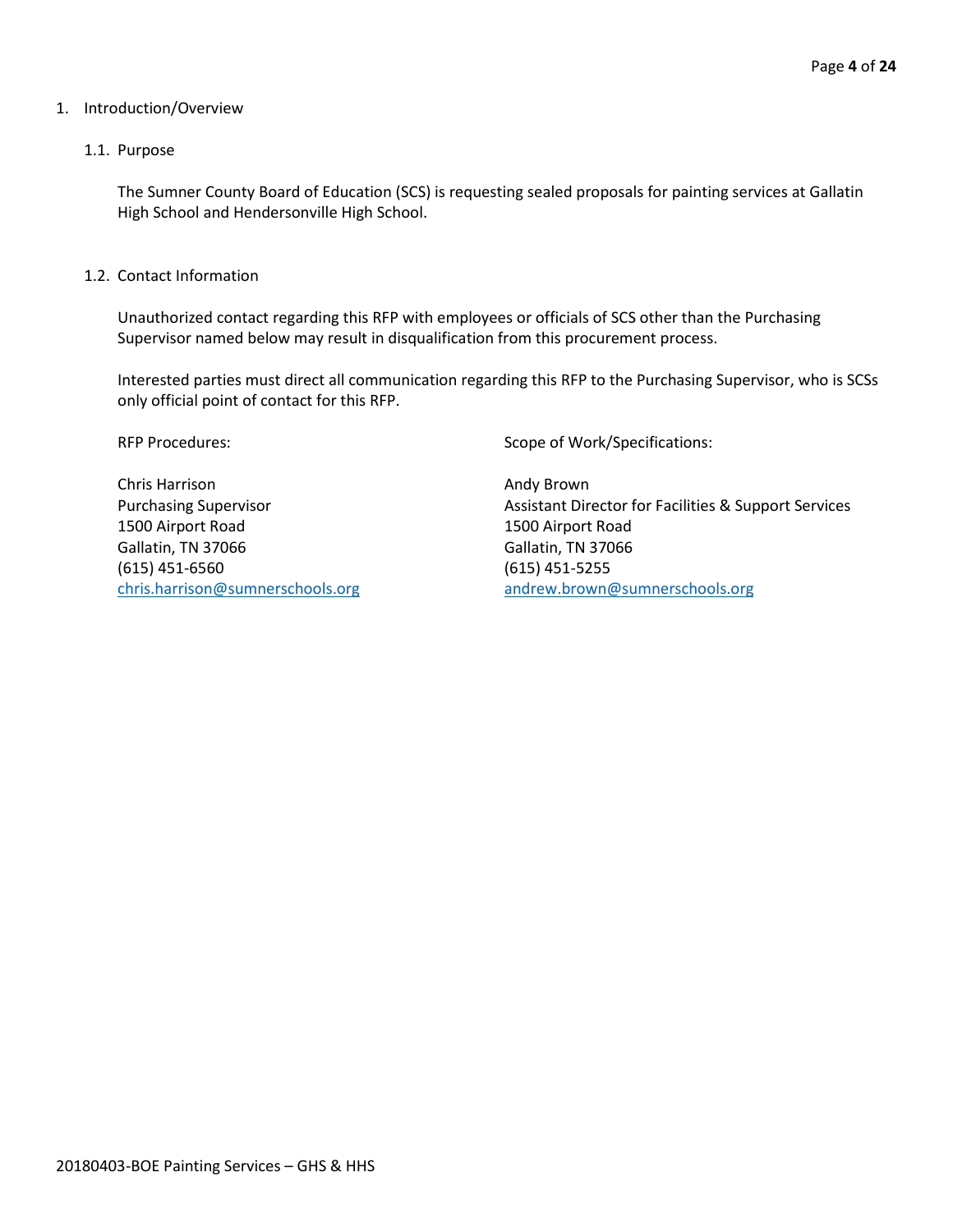# 2. Requirements

2.1. Contract Term

It is the intention of SCS to award a contract for a one-time service. See Schedule of Events for an estimated start and completion date.

2.2. Scope of Work / Specifications

# **JOBSITE LOCATION**

| <b>Gallatin High</b>    | Hendersonville High      |
|-------------------------|--------------------------|
| 700 Dan P. Herron Drive | 123 Cherokee Road        |
| Gallatin, TN 37066      | Hendersonville, TN 37075 |

#### **INSPECTION**

The Contractor must examine areas and conditions under which painting work is to be applied. The Contractor must notify SCS, in writing, of conditions detrimental to proper and timely completion of the work. Attendance at the pre-proposal conference is mandatory. See the Schedule of Events for location, date and time.

#### **MATERIAL**

The following represents standards must be followed for any paint products necessary to complete the project:

- A. **Latex** (Interior)
	- A white, or colored, water-based latex-based paint with a semi-gloss finish. MPI# 43
	- Color to be selected by SCS authorized personnel from the manufacturer's full range.
- B. Oil Base (Interior)
	- A white, or colored, solvent based, semi-gloss alkyd paint for primed/sealed interior plaster, gypsum wallboard, wood and metal doors, and trim. MPI# 47
	- Color to be selected by SCS authorized personnel from the manufacturer's full range.
- C. Primer
	- A solvent based, alkyd type, pigmented primer/sealer for new interior wood, plaster and porous surfaces. This product is used for new and repainting work for residential and commercial buildings. MPI# 45
- D. Concrete Block Filler
	- A water based, high solids, emulsion type pigmented coating with bridging and filling properties for interior or exterior concrete masonry units, for the purpose of filling the surface for subsequent applications of paint. MPI# 4

#### **SURFACE PREPARATION**

A. All surfaces are to be prepared and cleaned in accordance with the paint manufacturer's instructions and as herein specified for each substrate condition. Mechanical fasteners, staples, tacks, tape or any other object which does not belong on the wall shall be removed and appropriate repairs completed before painting begins.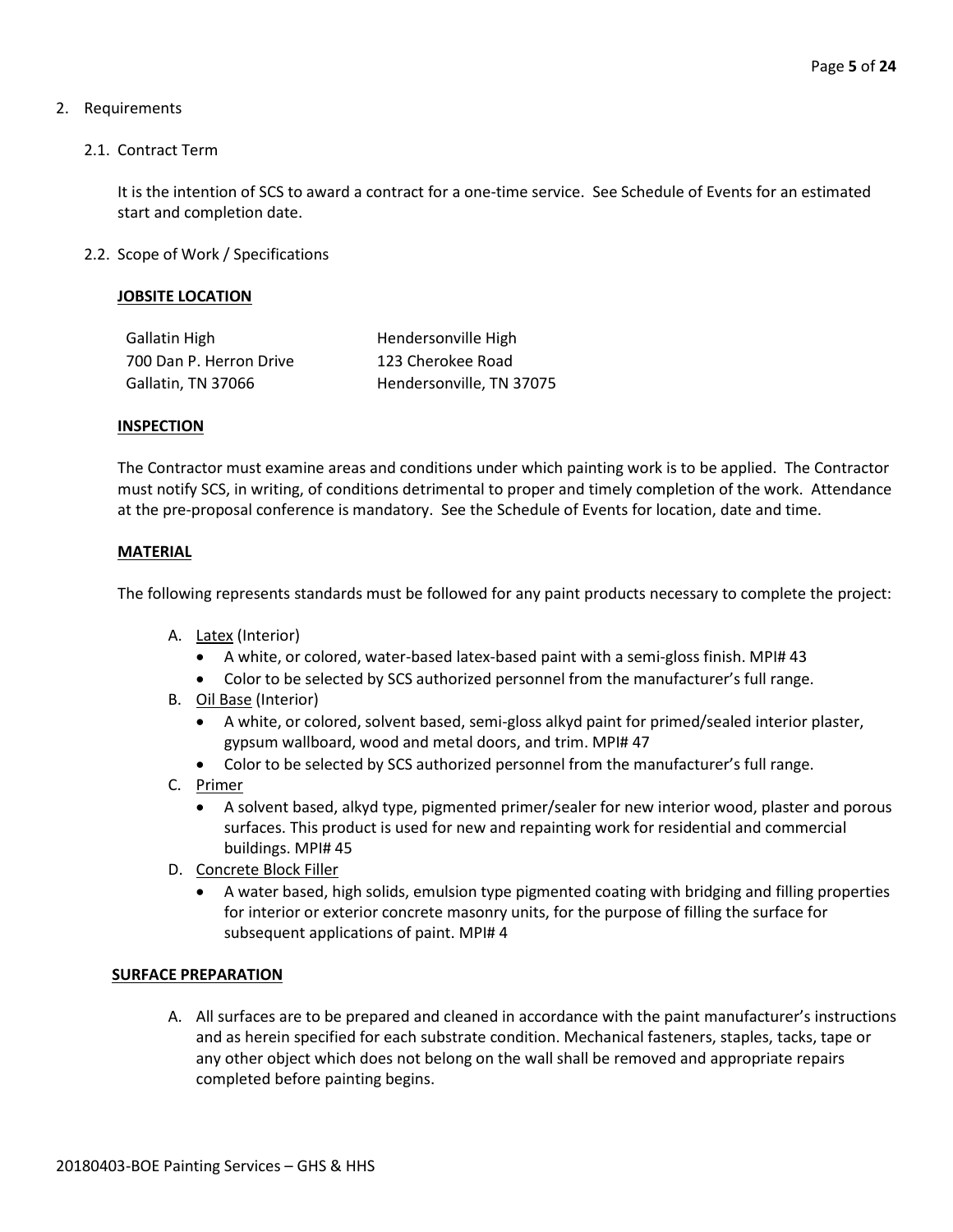- B. All surfaces shall be scraped to remove all loose or peeling paint. Remove all deposits which may affect the adhesion of the new paint or show through, such as dirt, grease, scale, and loose or peeling paint. Where loose or peeling paint has been removed, feather edges so that edges will not show through.
- C. The Contractor will notify SCS of any protruding nails, fasteners, or other types of imperfections that will impact the painting of the building.

### **APPLICATION**

- A. All interior walls are to be painted using semi-gloss finish. Interior walls currently coated with oilbased paint must be transitioned to latex-based.
- B. All door trim and interior hand rail surfaces are to be painted using oil-based product.
- C. Apply paint, primer or block filler in accordance with manufacturer's directions. Use applicators and techniques best suited for the substance and type of material being applied.
- D. Apply additional coats when undercoats, stains or other conditions show through the final coat of paint, until paint film is of a uniform finish, color and appearance. Give special attention to ensure that surfaces, including edges, corners, crevices and exposed fasteners receive by dry film thickness the equivalent to that of flat surfaces.
- E. All interior walls shall have one primer coat and two finish coats of paint. The Contractor is responsible to ensure that all surfaces are cleaned of any residual paints and/or marks.

#### **SCOPE**

- A. The Contractor shall paint all interior walls, door trim and handrails of the main school building, as designated in the pre-proposal conference. The gymnasium and locker rooms are not included.
- B. The Contractor shall provide all paint primers, paint products and painting equipment (i.e. paintbrushes, screens drop cloths, etc.) or ancillary products (filler, paint thinners, etc.) to complete the project.
- C. The Contractor shall protect the equipment, floors, furniture and any other property which could be affected by the work specified in the project.
- D. The Contractor shall provide "Wet Paint" signs and any other safety precautions as required by law and protect newly painted surfaces with signs or other devices.
- E. The Contractor is responsible to supply any ladders, scaffold, or other equipment as required to complete the project. All equipment must be in proper working condition and utilized as outlined by the manufacturer's directions.
- F. The Contractor shall not utilize any waste receptacles belonging to SCS including the dumpsters.
- G. The Contractor shall dispose of all generated waste materials in compliance with all Local, State and Federal guidelines, regulations and requirements.

### **MISC**

- A. SCS reserves the right to increase or decrease the project scope area. Additional areas added, after contract award, will be calculated at the Cost per Square Foot rate indicated on the Bid Form. Deductions will also be calculated at the Cost per Square Foot rate.
- B. SCS reserves the right to utilize the Cost per Square Foot rate for other projects with the same Scope of Work. All other projects are subject to agreement between both parties and approval by the SCS Board at its' regular monthly meeting.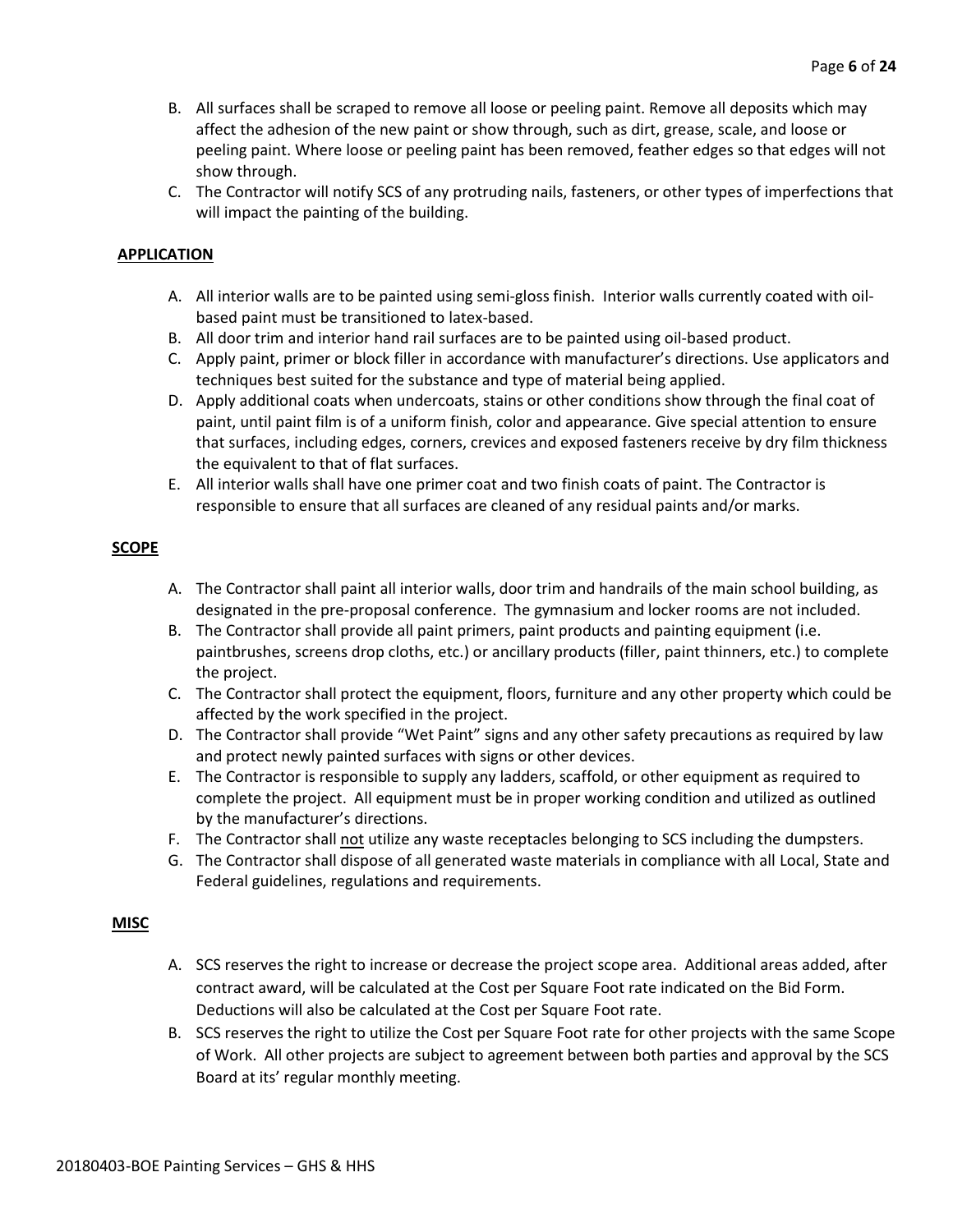- 3. Source Selection and Contract Award
	- Award(s), if made, will be made to the Responsive and Responsible proposer(s) whose proposal is most advantageous to SCS, taking into consideration price and the other evaluation criteria set forth in the RFP.
		- o General Criteria to be determined "Responsive"
			- Does the proposal include all required information, included completed attachment forms and affidavits?
			- Was the proposal delivered on or before the stated deadline? Did it include the required number of copies (hard & electronic)?
		- o General Criteria to be determined "Responsible"
			- Does the Proposer possess the ability, capacity, skill and financial resources to provide the service?
			- Can the Proposer take upon itself the responsibilities set forth in the RFP and produce the required outcomes in a timely fashion?
			- **■** Does the Proposer have the character, integrity, reputation, judgement, experience and efficiency required for the project?
	- SCS reserves the right to enter into discussions with Proposers which have submitted proposals determined to be reasonably like of being considered for selection to assure a full understanding of and responsiveness to the RFP requirements. Every effort shall be afforded to assure fair and equal treatment with respect to the opportunity for discussion and/or revision of their respective proposals. Revisions may be permitted after the submission and prior to the award for the purpose of obtaining the best offers.
	- SCS reserves the right to negotiate price and contract terms and conditions with the most qualified proposer(s) to provide the requested service. If a mutually beneficial agreement with the highest ranked firm is not reached, SCS reserves the right to enter into contract negotiations with the next highest ranked proposer and continue this process until an agreement is reached.
	- Upon mutual agreement by both parties, SCS shall grant the right to extend the terms, conditions and prices of contract(s) awarded from this RFP to other Institutions (such as State, Local and/or Public Agencies) who express an interest in participating in any contract that results from this RFP. Each of the "piggyback" Institutions will issue their own purchasing documents for purchase of the goods/services. Proposer agrees that SCS shall bear no responsibility or liability for any agreements between Proposer and the other Institution(s) who desire to exercise this option.

| <b>RFP Issued</b>                        | March 12, 2018                                 |
|------------------------------------------|------------------------------------------------|
| <b>Pre-Bid Meeting</b>                   | March 21, 2018 @ 9:00 a.m. Hendersonville High |
|                                          | March 22, 2018 @ 9:00 a.m. Gallatin High       |
| <b>Questions DEADLINE</b>                | March 27, 2018                                 |
| <b>RFP Submission DEADLINE</b>           | April 3, 2018 @ 10:00 a.m. Local Time          |
| <b>Estimated Project START DATE</b>      | May 29, 2018                                   |
| <b>Estimated Project COMPLETION DATE</b> | July 20, 2018                                  |

4. Schedule of Events

*\*Project Start/Completion Date subject to change.*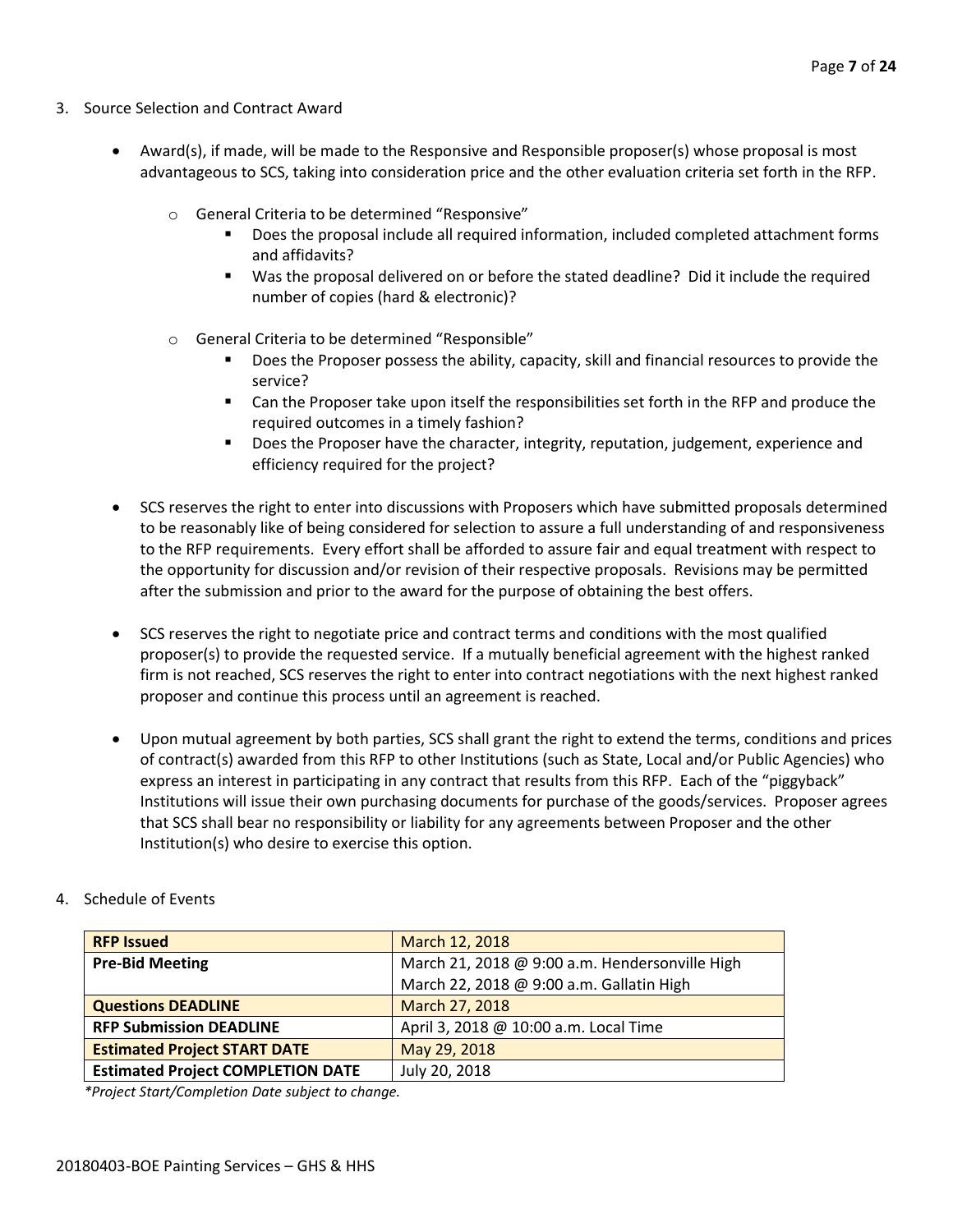### 5. Instructions for Proposal

### 5.1. Required Forms

- Proposer must complete and submit the Attachments in Section 6. Attachments may be omitted depending on the RFP requirements. Refer to the Table of Contents for omitted Attachments.
- Evidence of a valid State of Tennessee Business License and/or Sumner County Business License.
- For all vendors with annual purchases in excess of \$50,000; a Sumner County Business License must be on file with the SCS Finance Department. NO EXCEPTIONS.
- Copy of State of Tennessee License (if applicable) in respective field.
- If applicable, the Proposer must include a copy of the contract(s) the Proposer will submit to be signed.

#### 5.2. New Vendors

- To comply with Internal Revenue Service requirements, all vendors who perform any type of service are required to have a current IRS Form W-9 on file with the SCS Finance Department. It is a mandatory requirement to complete the IRS Form W-9 (Attachment 6.9) included in this RFP.
- To comply with the Tennessee Lawful Employment Act (50-1-702 and 50-1-703), non-employees (individuals paid directly by the employer in exchange for the individual's labor or services) must have on file one (1) of the following documents:
	- o A valid Tennessee driver's license or photo identification;
	- $\circ$  A valid driver's license or photo identification from another state where the license requirements are at least as strict as those in Tennessee;
	- o A birth certificate issued by a U.S. state, jurisdiction or territory;
	- o A U.S. government issued certified birth certificate;
	- o A valid, unexpired U.S. passport;
	- o A U.S. certificate of birth abroad (DS-1350 or FS-545)
	- o A report of birth abroad of a U.S. citizen (FS-240);
	- o A certificate of citizenship (N560 or N561);
	- o A certificate of naturalization (N550, N570 or N578);
	- o A U.S citizen identification card (I-197 or I-179); or
	- o Valid alien registration documentation or other proof of current immigration registration recognized by the United States Department of Homeland Security that contains the individual's complete legal name and current alien admission number or alien file number (or numbers if the individual has more than one number).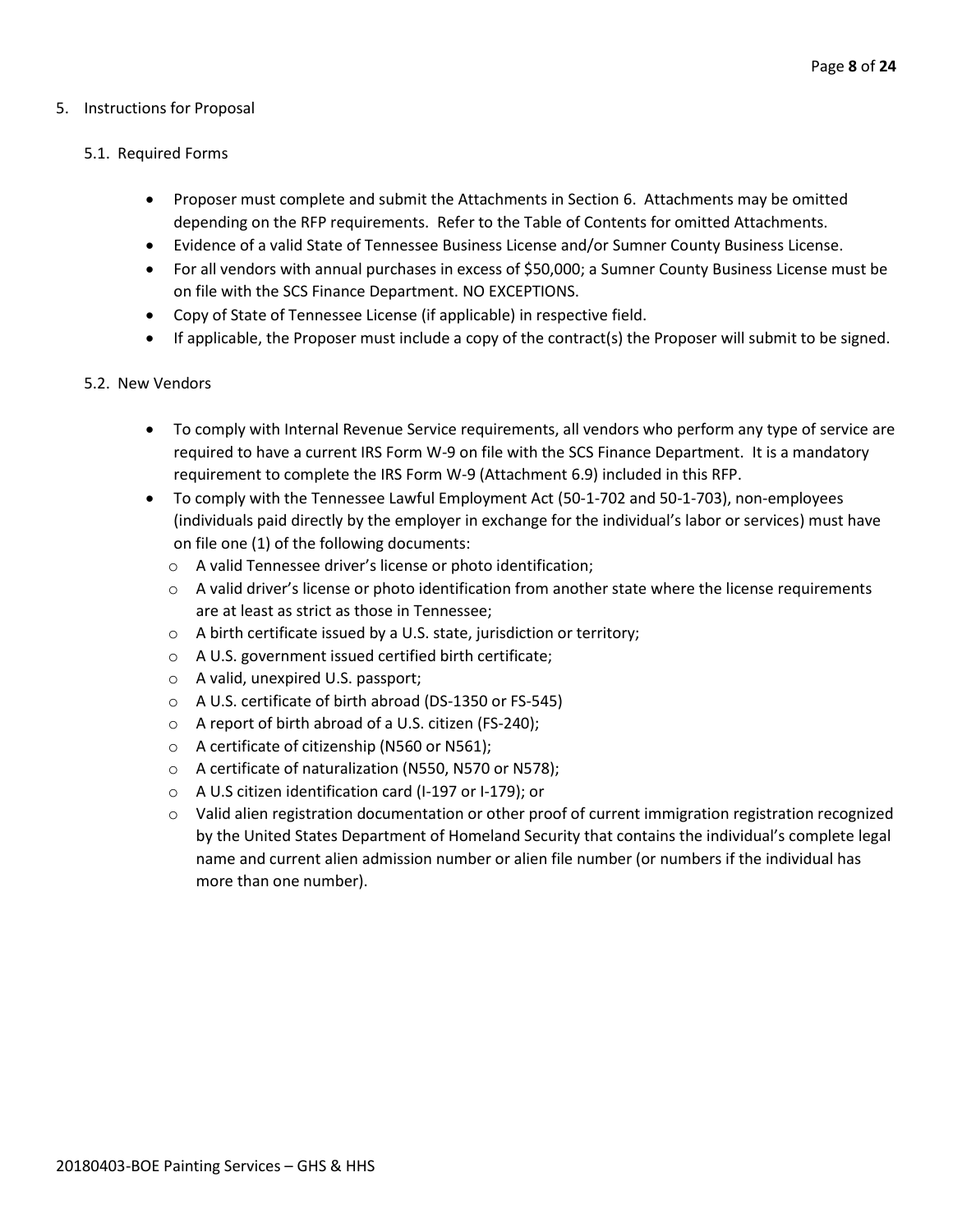#### 5.3. Acknowledgement of Insurance Requirements

By submitting a proposal, Proposer acknowledges that it has read and understands the insurance requirements for the proposal. The Proposer who may have employees, contractors, subcontractors or agents working on SCS properties shall carry current certificates for general and professional liability insurance and for workers' compensation as indicated below. The owner or Principal of each Proposer must also be insured by workers' compensation if they perform any of the services on SCS properties. There will be no exceptions to the insurance requirement. Proposer also understands that the evidence of required insurance must be submitted within fifteen (15) working days following notification of its offer being accepted; otherwise, SCS may rescind its acceptance of the Proposers proposal.

# • **General Liability**

| <b>General Aggregate</b> | \$2,000,000 |
|--------------------------|-------------|
| <b>Each Occurrence</b>   | \$1,000,000 |

# • **Workers Compensation**

| <b>Workers Compensation</b> | <b>Tennessee Statutory Limits</b> |
|-----------------------------|-----------------------------------|
| <b>Employer's Liability</b> | \$500,000                         |

# 5.4. Clarification and Interpretation of RFP

The words "must" and "shall" in the RFP indicate mandatory requirements. Taking exception to any mandatory requirement shall be considered grounds for rejection. There are other requirements that SCS considers important but not mandatory. It is important to respond in a concise manner to each section and submit an itemized list of all exceptions.

#### 5.5. Proposal Package

The package containing the proposal must be sealed and clearly marked on the outside of the package:

# **"20180403-BOE Painting Services – GHS & HHS" DO NOT OPEN**

All sealed proposals packages must include all of the following. Any sealed proposals are subject to rejection as non-conforming if any applicable item is not included.

- One (1) Complete Original
- Two (2) additional copies of the Original
- One (1) electronic format (CD/USB Drive)
- Original Signature on Original Proposal. NO copied or digital signatures.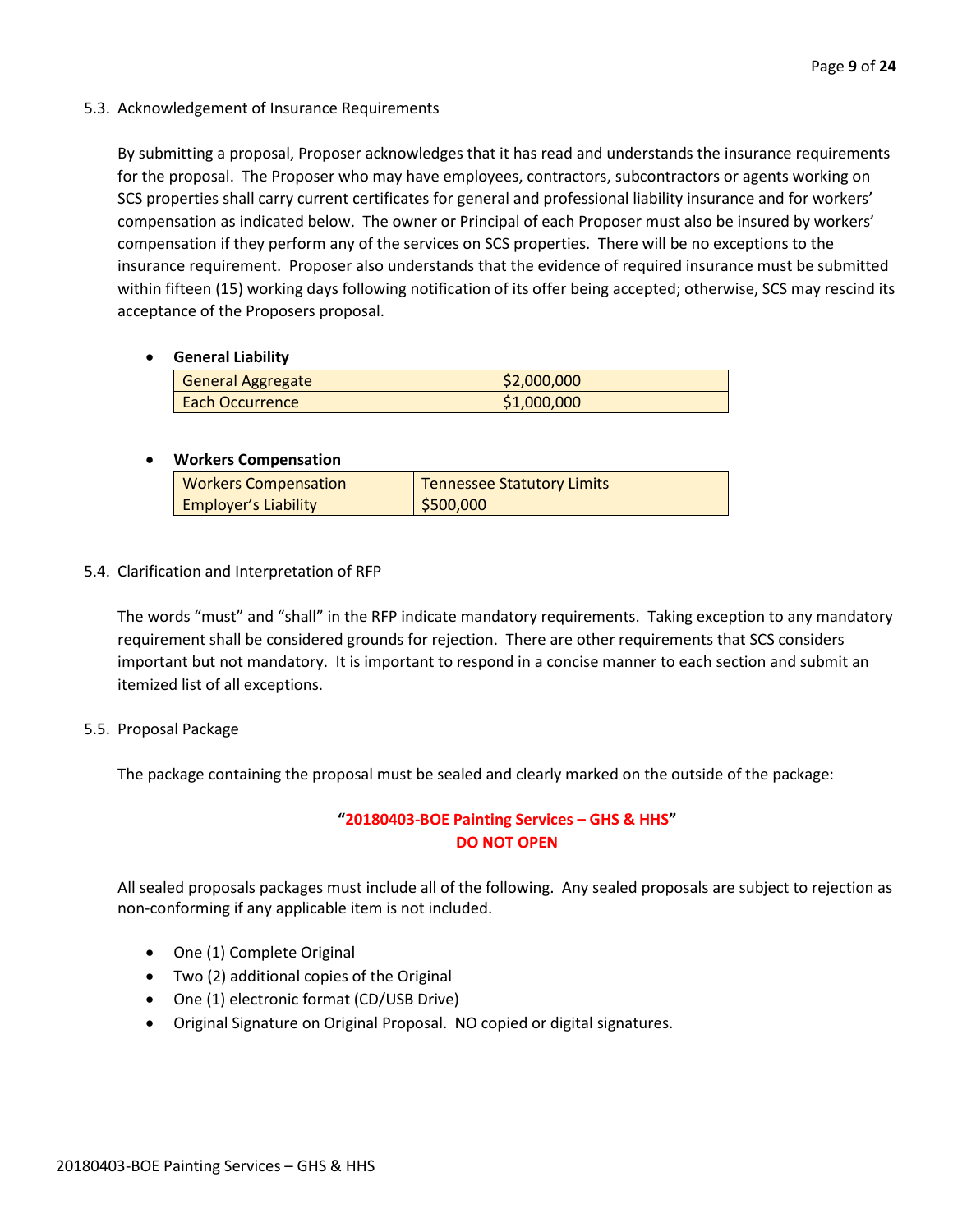The outside of the proposal package must be labeled as follows (if applicable):

- 1. Name of Company and Principal Owner, Business License Number, Expiration Date and License Classification.
- 2. In addition to Item 1, the same is applicable to masonry contractors if the work performed is > \$100,000.
- 3. In addition to Item 1, the same is applicable to HVAC, electrical, plumbing or A/C contractors if the work performed is > \$25,000.
- 4. In addition to Item 1, the same is applicable plus the Department of Environment & Conservation License Number and Classification, applicable to geothermal contractors if the work performed is > \$25,000.
- 5. If the prime contractor performs the masonry portion of the project or any of the above listed contractor skill sets and the work performed is > \$100,000; it must be so designated.
- 6. Only one (1) contractor in each classification listed shall be written on the bid envelope.

#### 5.6. Delivery of Proposals

Sealed proposals will be accepted until **April 3, 2018 @ 10:00 a.m. Local Time**. Proposals received after that time will be deemed invalid. Vendors mailing proposal packages must allow sufficient time to ensure receipt of their package by the time specified. There will be no exceptions. Proposals will be opened and read aloud. The reading of the bids will begin at **10:00 a.m. Local Time**.

Due to the nature of deliveries to the SCS Support Services Facility by carriers such as UPS, FedEx and such like; the proposal package will be accepted if the date and time on the delivery confirmation are indicated to be on or before the Proposal Deadline.

| Delivery Address: | Sumner County Board of Education |
|-------------------|----------------------------------|
|                   | Attn: Purchasing Supervisor      |
|                   | 1500 Airport Road                |
|                   | Gallatin, TN 37066               |

#### 5.7. Evaluation of Proposals

The SCS Purchasing Supervisor will first examine the proposals to reject those that are clearly non-responsive to the stated requirements. Proposers who are determined to be non-responsive and/or non-responsible will be notified of this determination.

The evaluation process will include the following factors:

- Proposed Approach and Timeline
- Company Experience and Qualifications
	- o The nature and scope of the Proposers business.
	- o The number of years the Proposer has been licensed to do business.
	- o The number of years the Proposer has been providing the requested services.
	- $\circ$  How many similarly sized or larger K-12 clients have you contract with?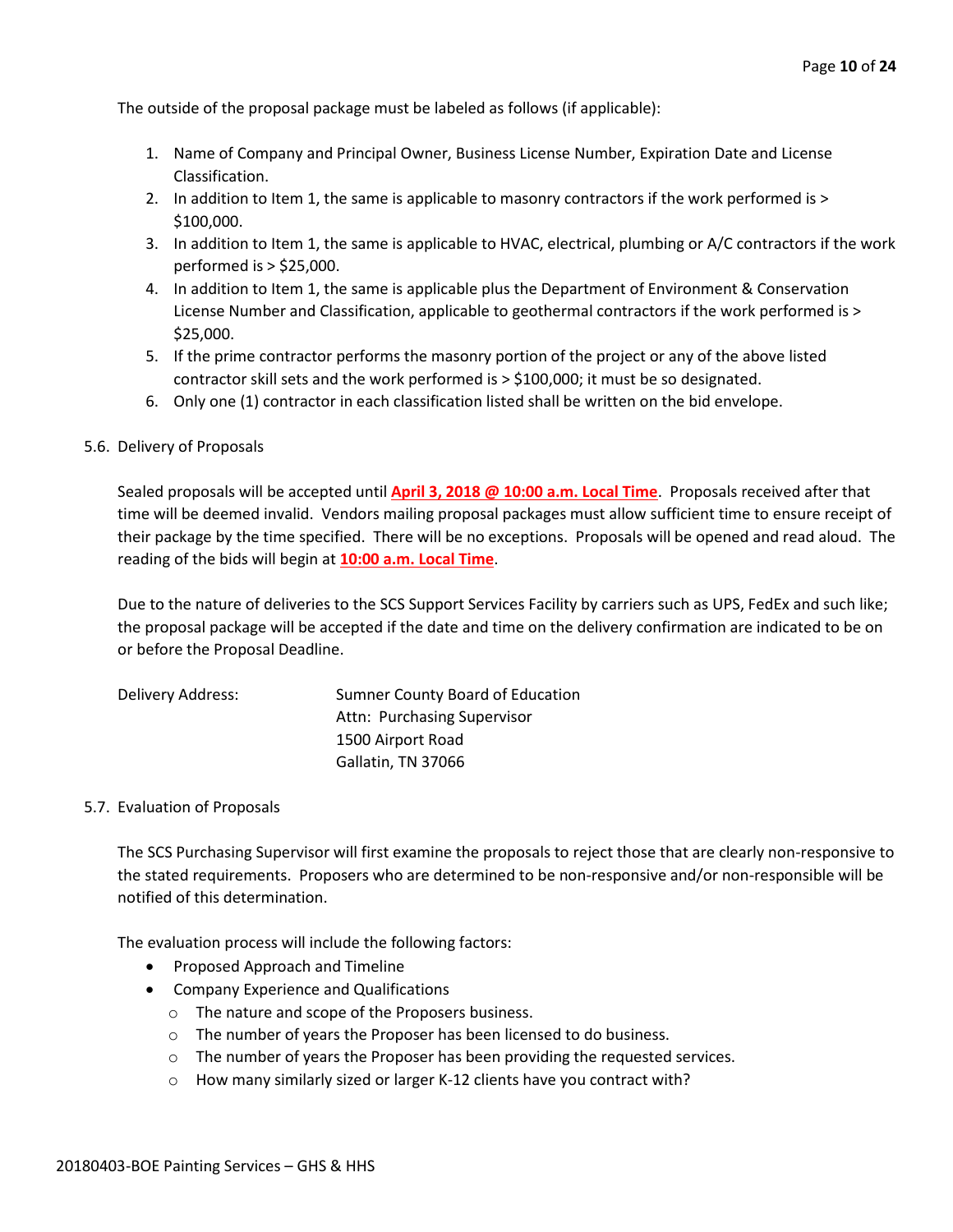- Compensation/Price Data
	- o Address all costs associated with performance of the contracted services.
- Past Performance and References
	- $\circ$  Provided a minimum of two (2) client references for similar projects in size and scope successfully completed by Proposer within the last three (3) years. Attachment 6.3.
	- $\circ$  SCS may also consider other sources of pertinent past performance information, including the districts own experience with the Proposer.
- 5.8. Request for Clarification of Proposals

Requests for clarification of proposals shall be distributed by the Purchasing Supervisor in writing (or email).

#### 5.9. Protests

In the event that any interested party finds any part of the listed specifications, terms or conditions to be discrepant, incomplete or otherwise questionable in any respect; it shall be the responsibility of the concerned party to notify the SCS Purchasing Office of such matters immediately upon receipt of the RFP. All notifications must be sent to the Purchasing Supervisor via email at [purchasing@sumnerschools.org.](mailto:purchasing@sumnerschools.org)

Any actual or prospective Proposer who is aggrieved in connection with the RFP or award of a contract may protest to the Purchasing Supervisor and/or the Sumner County Board of Education at its regularly scheduled meeting.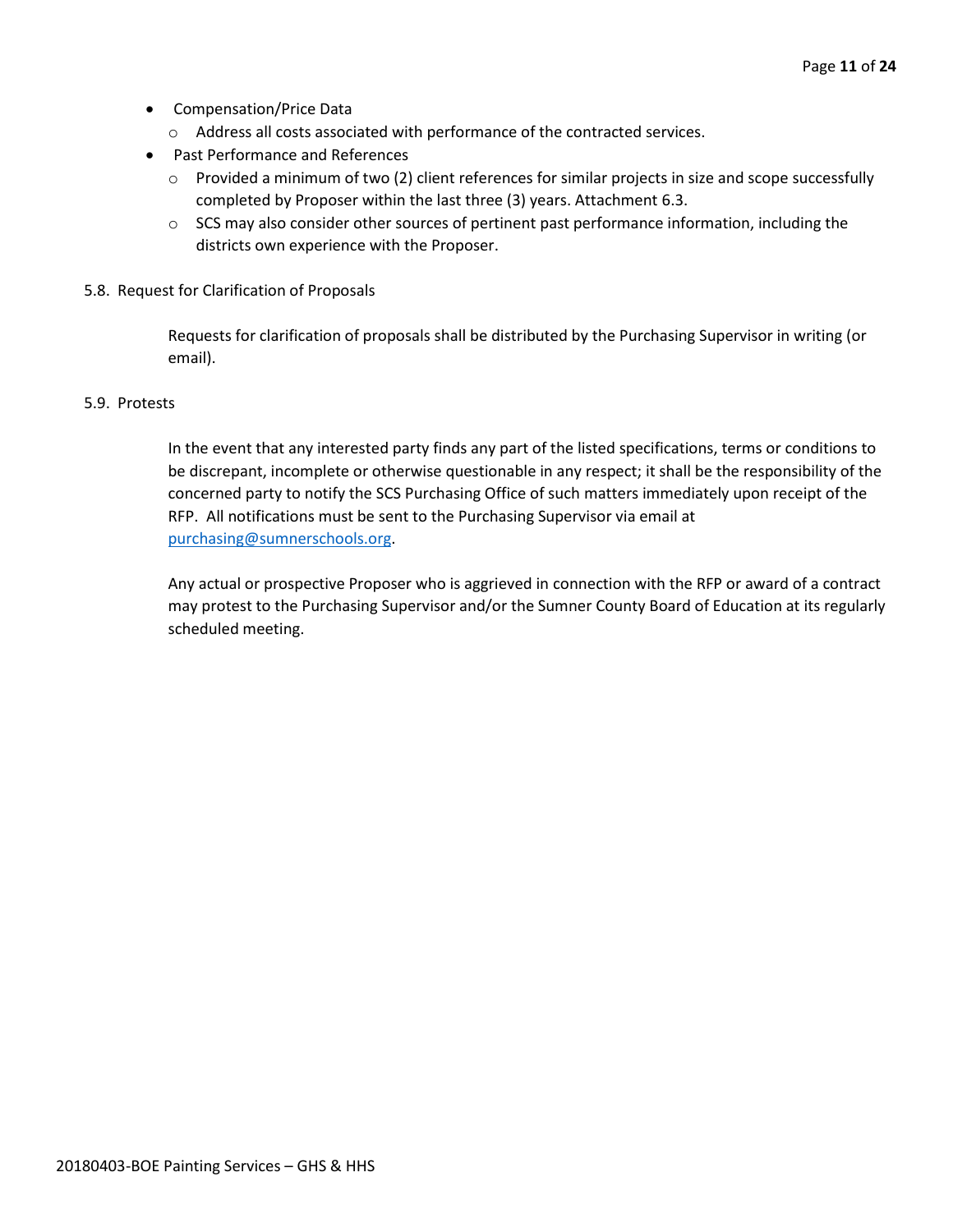#### **ATTACHMENT 6.1 - Contact Information**

| <b>Company Legal Name:</b>                 |          |
|--------------------------------------------|----------|
| <b>Company Official Address:</b>           |          |
|                                            |          |
| Company Web Site (URL):                    |          |
|                                            |          |
|                                            |          |
| Contact Person for project administration: |          |
|                                            |          |
|                                            |          |
|                                            |          |
|                                            | (office) |
|                                            |          |
|                                            | (mobile) |
|                                            |          |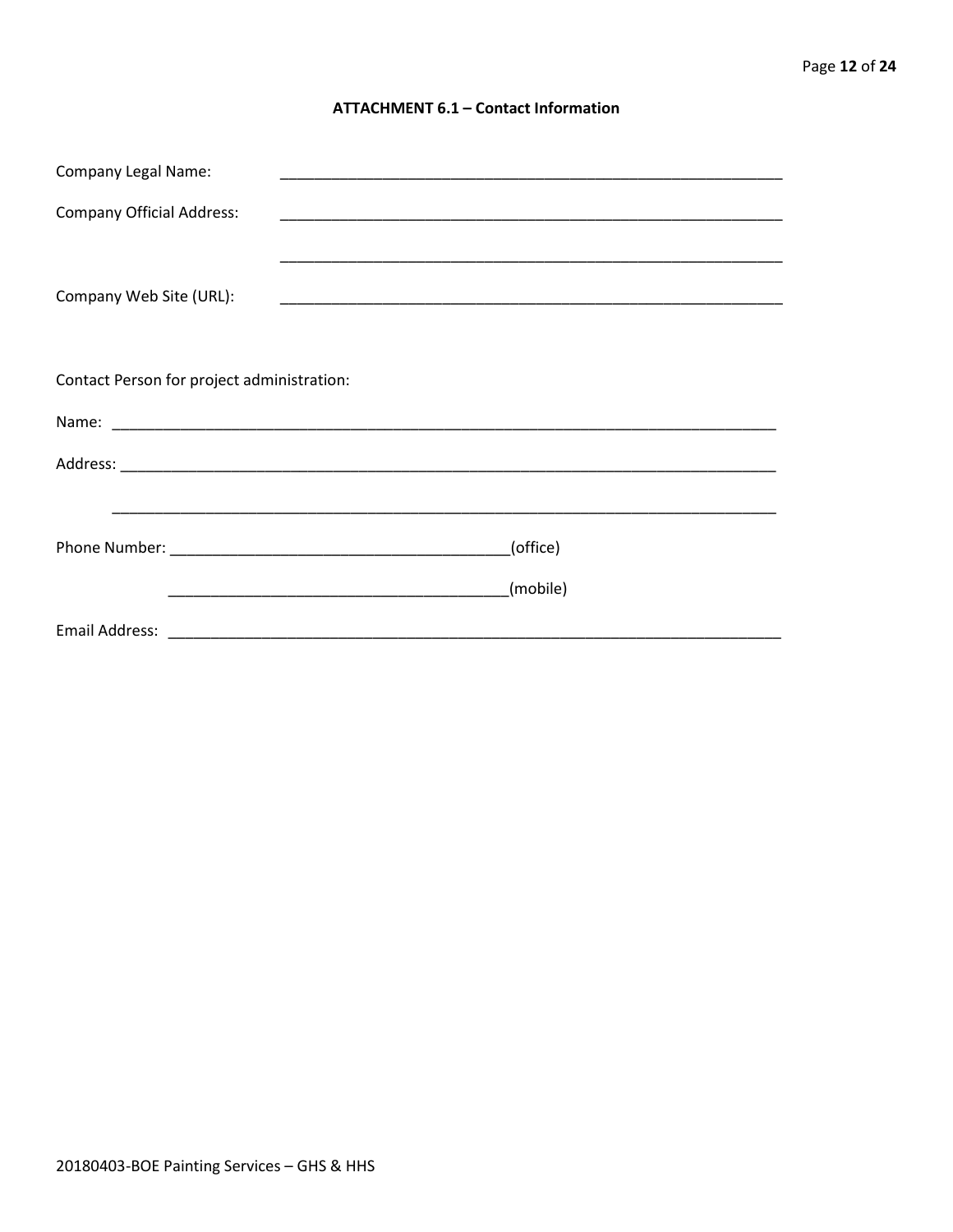

Attn: Purchasing Supervisor 1500 Airport Road Gallatin, TN 37066

# **ATTACHMENT 6.2 – Bid Form/Certification 20180403-BOE Painting Services – GHS & HHS**

|                                            | <b>BOE</b> in accordance with the specifications and instructions set forth in these bid documents. |  |
|--------------------------------------------|-----------------------------------------------------------------------------------------------------|--|
|                                            |                                                                                                     |  |
|                                            | <b>Mendersonville High</b> (1997) 2022 - The Mendersonville High                                    |  |
| Cost per Square Foot _____________________ |                                                                                                     |  |
|                                            |                                                                                                     |  |
|                                            |                                                                                                     |  |
|                                            |                                                                                                     |  |
|                                            |                                                                                                     |  |
|                                            |                                                                                                     |  |
| $(\text{street})$                          | (city, state, zip)                                                                                  |  |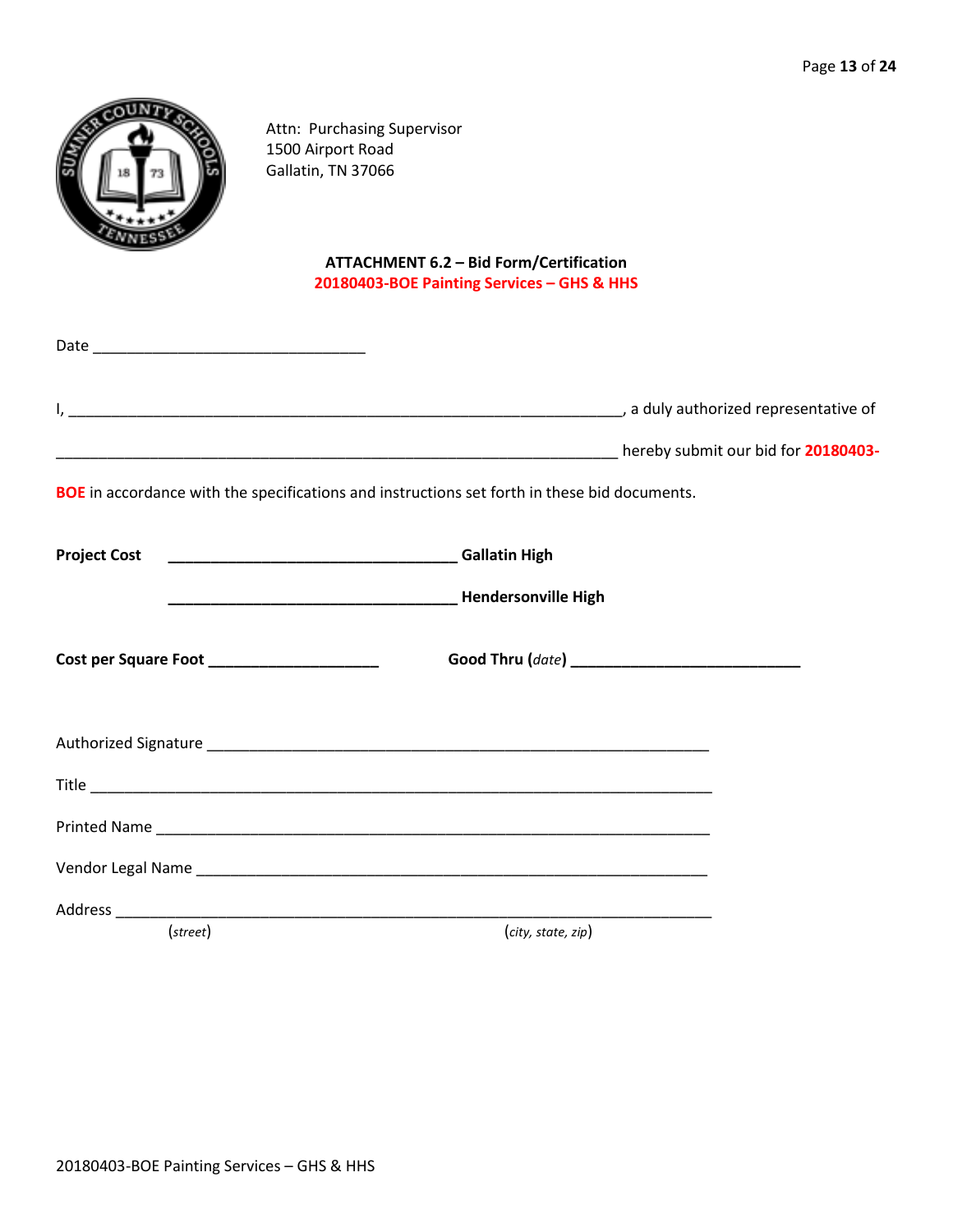| <b>ATTACHMENT 6.3 - References</b> |  |  |
|------------------------------------|--|--|
|------------------------------------|--|--|

\*Proposers may copy this page and submit additional references.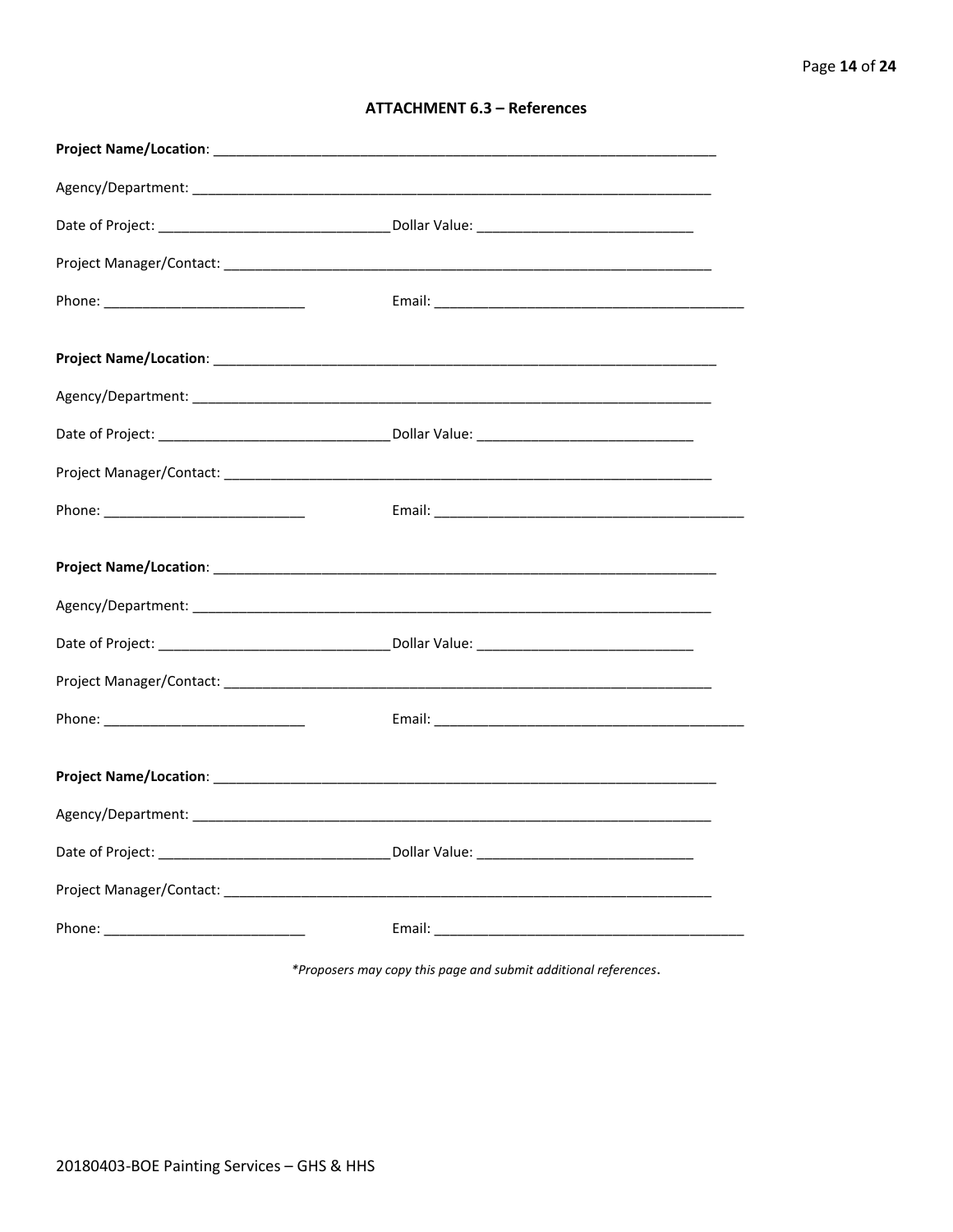#### **ATTACHMENT 6.4 – Certification Regarding Debarment or Suspension**

The prospective participant certifies, to the best of its knowledge and belief, that it and its principals:

- Are not presently debarred, suspended, proposed for debarment, declared ineligible or voluntarily excluded from participation in transactions under federal non-procurement programs by any federal department or agency;
- Have not, within the three-year period preceding the proposal, had one or more public transactions (federal, state or local) terminated for cause or default; and
- Are not presently indicated or otherwise criminally or civilly charged by a government entity (federal, state or local) and have not, within the three-year period preceding the bid, been convicted or had a civil judgement rendered against it:
	- $\circ$  For the commission of fraud or a criminal offense in connection with obtaining, attempting to obtain or performing a public transaction (federal, state or local) or a procurement contract under such a public transaction;
	- $\circ$  For the violation of federal or state antitrust statutes, including those proscribing price fixing between competitors, the allocation of customers between competitors, or bid rigging; or
	- $\circ$  For the commission of embezzlement, theft, forgery, bribery, falsification or destruction of records, making false statements, or receiving stolen property.

\_\_\_\_\_\_\_\_\_\_\_\_\_\_\_\_\_\_\_\_\_\_\_\_\_\_\_\_\_\_\_\_\_\_\_\_\_\_\_\_\_\_\_\_\_\_\_\_\_\_\_\_

I understand that a false statement on this certification may be grounds for the rejection of this proposal or the termination of the award. In addition, under 18 U.S.C. 1001, a false statement may result in a fine of up to \$10,000 or imprisonment for up to five years, or both.

Name of Participating Agency: \_\_\_\_\_\_\_\_\_\_\_\_\_\_\_\_\_\_\_\_\_\_\_\_\_\_\_\_\_\_\_\_\_\_\_\_\_\_\_\_\_\_\_\_\_\_\_\_\_\_\_\_\_\_\_\_\_\_\_\_

Name and Title of Authorized Representative: \_\_\_\_\_\_\_\_\_\_\_\_\_\_\_\_\_\_\_\_\_\_\_\_\_\_\_\_\_\_\_\_\_\_\_

Signature of Authorized Representative: \_\_\_\_\_\_\_\_\_\_\_\_\_\_\_\_\_\_\_\_\_\_\_\_\_\_\_\_\_\_\_\_\_\_\_\_\_\_\_\_\_\_\_\_\_\_\_\_\_\_\_\_

Date: \_\_\_\_\_\_\_\_\_\_\_\_\_\_\_\_\_\_\_\_\_\_\_\_\_\_\_\_

\_\_\_\_ I am unable to certify to the above statement. Attached is my explanation.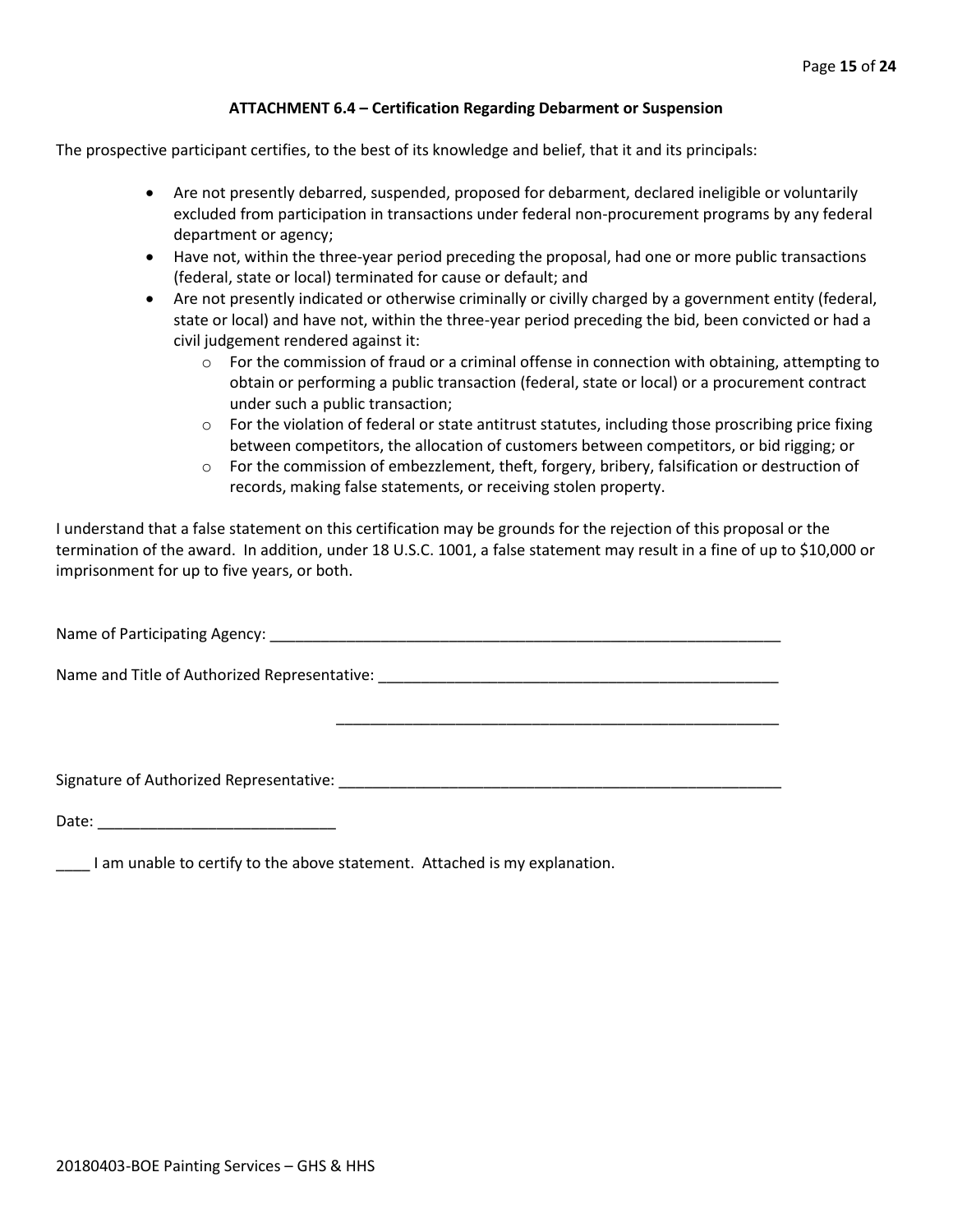#### **ATTACHMENT 6.5 – Condition of Submitting Proposal**

The undersigned Proposer has carefully examined all instructions, requirements, specifications, terms and conditions of the RFP and certifies:

- It is a reputable company regularly engaged in providing goods and/or services necessary to meet the requirements, specifications, terms and conditions of the RFP.
- All statements, information and representations prepared and submitted in response to the RFP are current, complete, true and accurate. Proposer acknowledges that the Sumner County Board of Education (SCS) will rely on such statements, information and representations in selecting the successful proposer(s).
- That the prices quoted shall be SCSs pricing for the products and/or service.
- It shall be bound by all statements, representations, warranties and guarantees made in its proposal.
- Proposer acknowledges that the contract may be canceled if any conflict of interest or appearance of a conflict of interest is discovered by SCS, in its sole discretion.
- All purchase orders must be duly authorized and executed by SCS and subject to the terms and conditions of the RFP.

By checking this box, Proposer agrees that SCS reserves the right to extend the terms, conditions, and prices of this contract to other Institutions (such as State, Local and/or Public Agencies) who express an interest in participating in any contract that results from this RFP. Each of the piggyback Institutions will issue their own purchasing documents for the goods/services. Proposer agrees that SCS shall bear no responsibility or liability for any agreements between Proposer and the other Institution(s) who desire to exercise this option.

| ADDRESS: |          |
|----------|----------|
|          |          |
| PHONE:   | (office) |
|          | (mobile) |
| EMAIL:   |          |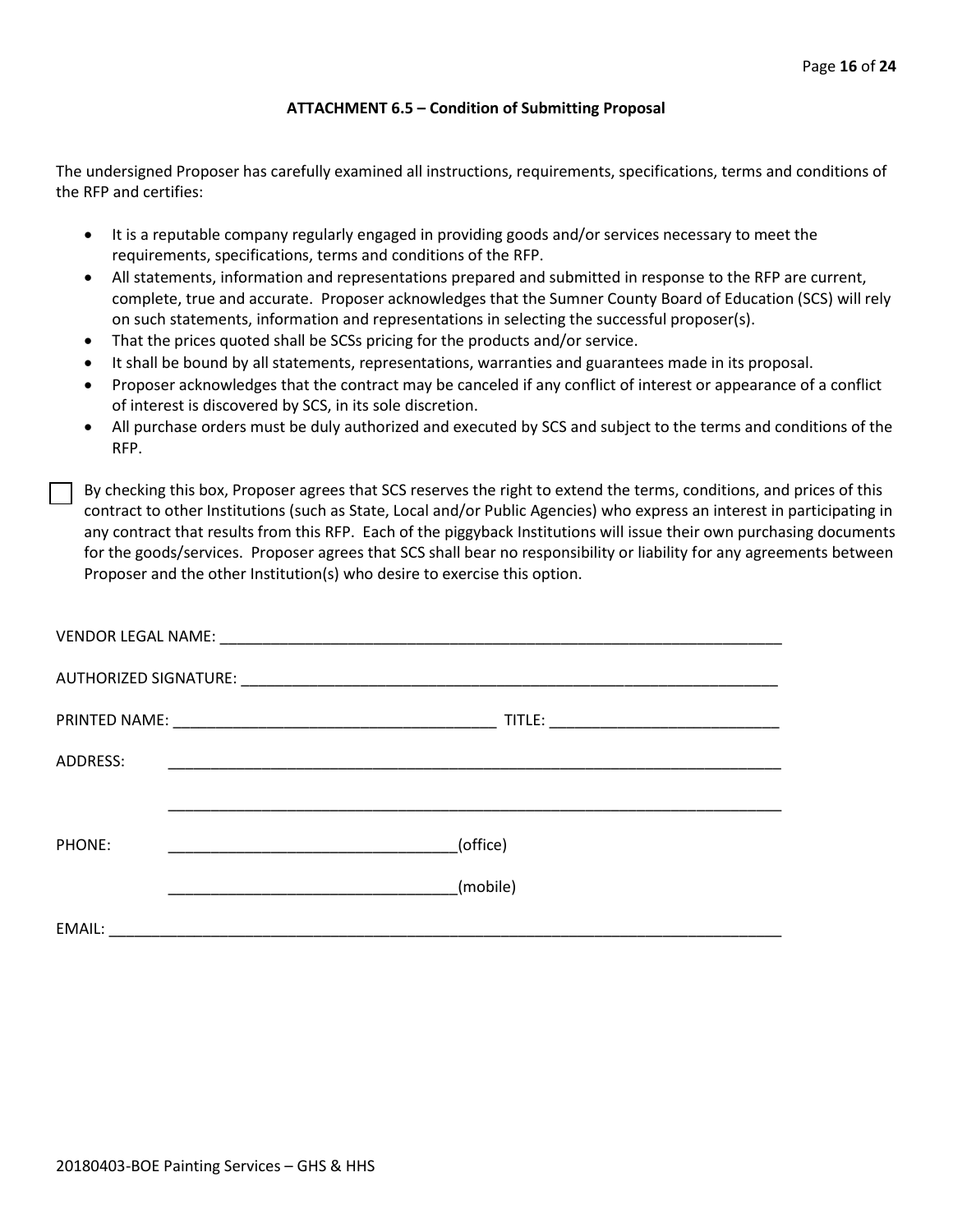#### **ATTACHMENT 6.6 – Statement of Non-Collusion**

The undersigned affirms that they are duly authorized to execute this contract, that this company, corporation, firm, partnership or individual has not prepared this proposal in collusion with any other respondent, and that the contents of this proposal as to prices, terms or conditions of said proposal have not been communicated by the undersigned nor by any employee or agent to any other person engaged in this type of business prior to the official opening of this proposal.

| Address: |          |
|----------|----------|
|          | (office) |
|          | (mobile) |
|          |          |
|          |          |
|          |          |
|          |          |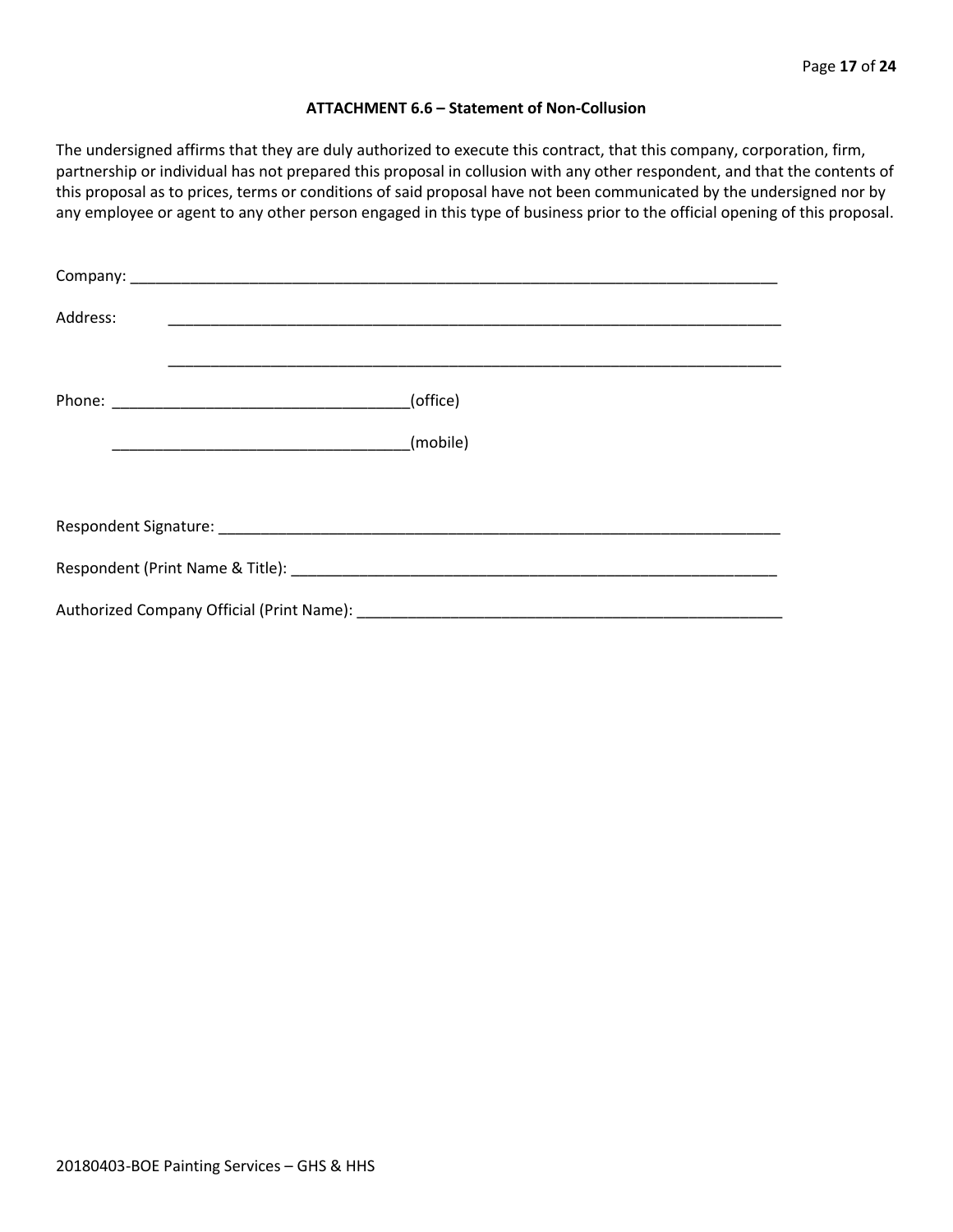#### **ATTACHMENT 6.7 – Attestation Re Personnel**

# **ATTESTATION RE PERSONNEL USED IN CONTRACT PERFORMANCE**

| CONTRACTOR LEGAL ENTITY NAME:                                          |  |
|------------------------------------------------------------------------|--|
| FEDERAL EMPLOYER IDENTIFICATION NUMBER:<br>(or Social Security Number) |  |

**The Contractor, identified above, does hereby attest, certify, warrant and assure that the Contractor shall not knowingly utilize the services of an illegal immigrant in the performance of this Contract and shall not knowingly utilize the services of any subcontractor who will utilize the services of an illegal immigrant in the performance of this Contract, T.C.A. § 12-3-309.**

SIGNATURE & DATE:

*NOTICE: This attestation MUST be signed by an individual empowered to contractually bind the Contractor.*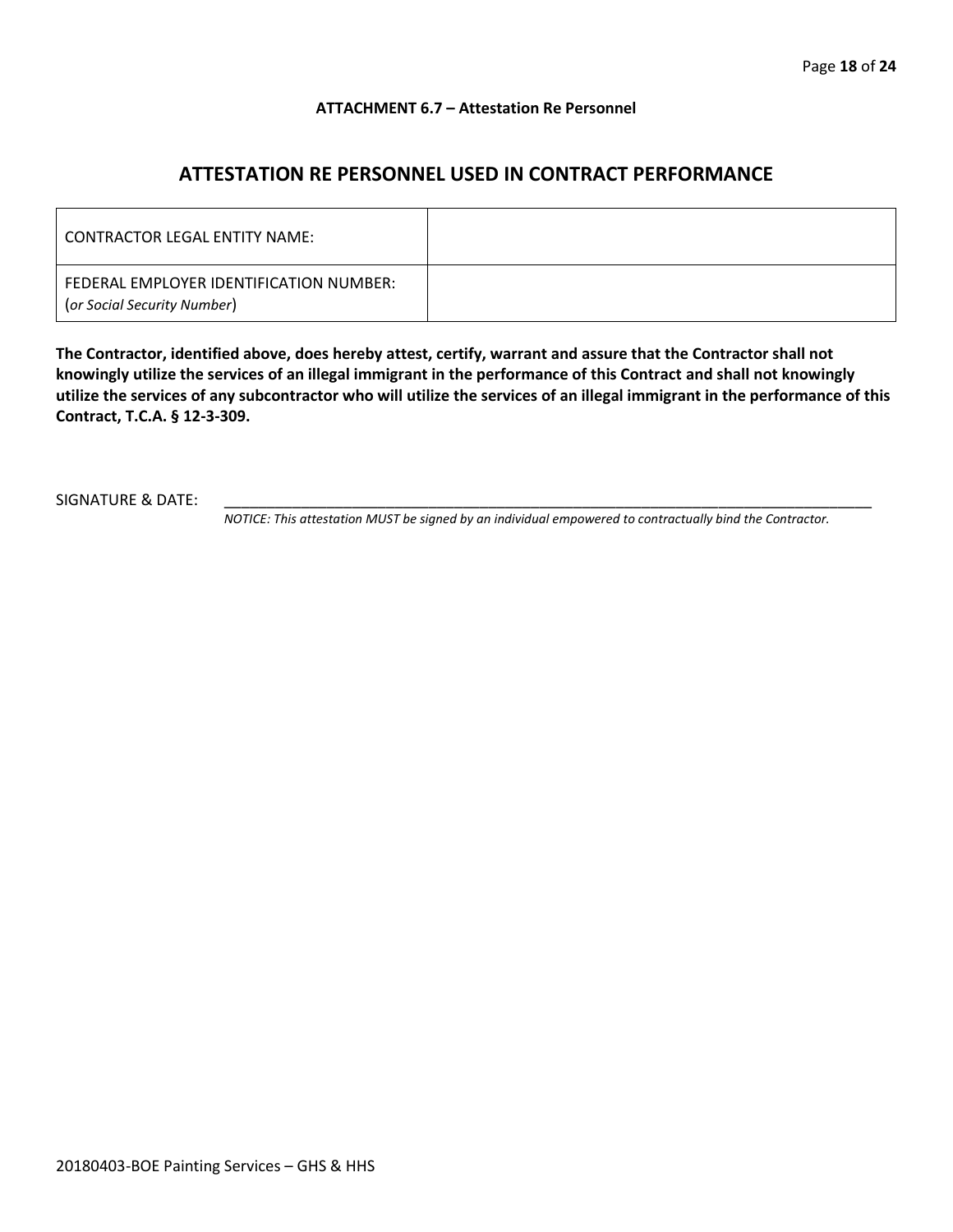#### **ATTACHMENT 6.8 – Drug Free Workplace Affidavit**

The Sumner County Board of Education is committed to maintaining a safe and productive work environment for its employees and to providing high quality service to its citizens. The goal of this policy is for Sumner County Board of Education employees and contractors to remain, or become and remain, drug-free. Abuse and dependency on alcohol and/or drugs can seriously affect the health of employees, contractors and citizens, jeopardize personal safety, impact the safety of others and impair job performance.

STATE OF

**COUNTY OF** \_\_\_\_\_\_\_\_\_\_\_\_\_\_\_\_\_\_\_\_\_\_\_\_\_\_\_\_\_\_\_\_\_

The undersigned, principal officer of

an employer of five (5) or more employees contracting with Sumner County Board of Education to provide goods or services, hereby states under oath as follows:

- 1. The undersigned is a principal officer of (hereinafter referred to as the "Company") and is duly authorized to execute this Affidavit on behalf of the Company.
- 2. The Company submits this Affidavit pursuant to T.C.A. § 50-9-113, which requires each employer with no less than five (5) employees receiving pay who contracts with the state and any local government to provide contracted services to submit an affidavit stating that such employer has a drug-free workplace program that complies with Title 50, Chapter 9 of the *Tennessee Code Annotated*.
- 3. The Company is in compliance with T.C.A. § 50-9-113 and all applicable Federal Laws, Rules and Regulations requiring a drug-free workplace program.

Further affiant saith not.

| Principal Officer: |  |
|--------------------|--|
| <b>STATE OF</b>    |  |

**COUNTY OF** \_\_\_\_\_\_\_\_\_\_\_\_\_\_\_\_\_\_\_\_\_\_\_\_\_\_\_\_\_\_\_\_\_\_

Before me personally appeared \_\_\_\_\_\_\_\_\_\_\_\_\_\_\_\_\_\_\_\_\_\_\_\_\_\_\_\_\_\_\_\_\_\_\_\_\_\_\_\_\_\_\_\_\_\_\_\_\_\_\_\_\_\_\_\_\_\_\_\_\_\_, with whom I am personally acquainted (or proved to me on the basis of satisfactory evidence) and who acknowledged that such person executed the foregoing affidavit for the purposes therein contained.

Witness my hand and seal at office this \_\_\_\_\_\_\_\_\_\_\_\_\_ day of \_\_\_\_\_\_\_\_\_\_\_\_\_\_\_\_\_\_\_\_\_, 20\_\_\_\_.

\_\_\_\_\_\_\_\_\_\_\_\_\_\_\_\_\_\_\_\_\_\_\_\_\_\_\_\_\_\_\_\_\_\_\_\_\_\_\_\_\_\_\_\_\_\_\_\_ Notary Public

My commission expires: \_\_\_\_\_\_\_\_\_\_\_\_\_\_\_\_\_\_\_\_\_\_\_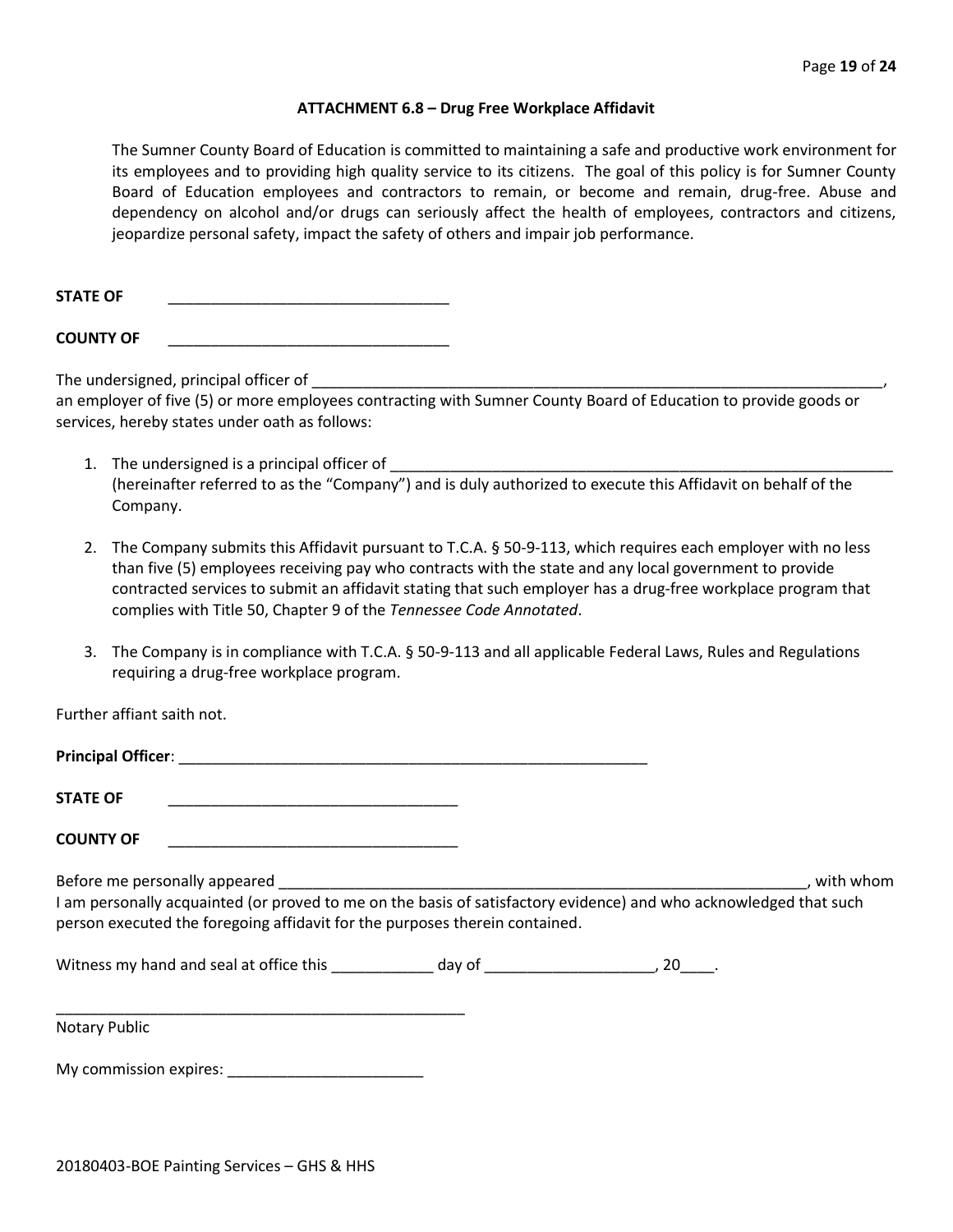#### **ATTACHMENT 6.9 – W9**

| σû                                                                                                                                                                                                                                                                                                                                                                                                                                                                                                                                                                                                                                                                                                                                                                                                                                                                                                                                                                                                                                                                                                                                                                                                                                                                                                                                                                                                            | <b>Request for Taxpayer</b><br>(Rev. December 2014)<br><b>Identification Number and Certification</b><br>Department of the Treasury<br>Internal Revenue Service<br>1 Name (as shown on your income tax return). Name is required on this line; do not leave this line blank.<br>2 Business name/disregarded entity name, if different from above |                                                                                                                                                                                                                                                                                                                                                                                                                                                                                                                                                                                                                                                                                                                                                 |                                                                                                                                                                                                                                                                                                                                                                                                                                                                                                                                                                                                                                                                                                                         |                                            |  |  |  |  | Give Form to the<br>requester. Do not<br>send to the IRS.                                                                                                                                                                    |  |  |  |  |
|---------------------------------------------------------------------------------------------------------------------------------------------------------------------------------------------------------------------------------------------------------------------------------------------------------------------------------------------------------------------------------------------------------------------------------------------------------------------------------------------------------------------------------------------------------------------------------------------------------------------------------------------------------------------------------------------------------------------------------------------------------------------------------------------------------------------------------------------------------------------------------------------------------------------------------------------------------------------------------------------------------------------------------------------------------------------------------------------------------------------------------------------------------------------------------------------------------------------------------------------------------------------------------------------------------------------------------------------------------------------------------------------------------------|--------------------------------------------------------------------------------------------------------------------------------------------------------------------------------------------------------------------------------------------------------------------------------------------------------------------------------------------------|-------------------------------------------------------------------------------------------------------------------------------------------------------------------------------------------------------------------------------------------------------------------------------------------------------------------------------------------------------------------------------------------------------------------------------------------------------------------------------------------------------------------------------------------------------------------------------------------------------------------------------------------------------------------------------------------------------------------------------------------------|-------------------------------------------------------------------------------------------------------------------------------------------------------------------------------------------------------------------------------------------------------------------------------------------------------------------------------------------------------------------------------------------------------------------------------------------------------------------------------------------------------------------------------------------------------------------------------------------------------------------------------------------------------------------------------------------------------------------------|--------------------------------------------|--|--|--|--|------------------------------------------------------------------------------------------------------------------------------------------------------------------------------------------------------------------------------|--|--|--|--|
| Specific Instructions on page<br>Print or type<br>See                                                                                                                                                                                                                                                                                                                                                                                                                                                                                                                                                                                                                                                                                                                                                                                                                                                                                                                                                                                                                                                                                                                                                                                                                                                                                                                                                         |                                                                                                                                                                                                                                                                                                                                                  | 3 Check appropriate box for federal tax classification; check only one of the following seven boxes:<br>C Corporation<br>S Corporation Partnership<br>Trust/estate<br>Individual/sole proprietor or<br>single-member LLC<br>Limited liability company. Enter the tax classification (C=C corporation, S=S corporation, P=partnership) ▶<br>Note. For a single-member LLC that is disregarded, do not check LLC; check the appropriate box in the line above for<br>the tax classification of the single-member owner.<br>code (if any)<br>Other (see instructions) ▶<br>5 Address (number, street, and apt. or suite no.)<br>Requester's name and address (optional)<br>6 City, state, and ZIP code<br>7 List account number(s) here (optional) |                                                                                                                                                                                                                                                                                                                                                                                                                                                                                                                                                                                                                                                                                                                         |                                            |  |  |  |  | 4 Exemptions (codes apply only to<br>certain entities, not individuals; see<br>instructions on page 3):<br>Exempt payee code (if any)<br>Exemption from FATCA reporting<br>(Applies to accounts maintained outside the U.S.) |  |  |  |  |
| Part I                                                                                                                                                                                                                                                                                                                                                                                                                                                                                                                                                                                                                                                                                                                                                                                                                                                                                                                                                                                                                                                                                                                                                                                                                                                                                                                                                                                                        |                                                                                                                                                                                                                                                                                                                                                  | <b>Taxpayer Identification Number (TIN)</b>                                                                                                                                                                                                                                                                                                                                                                                                                                                                                                                                                                                                                                                                                                     |                                                                                                                                                                                                                                                                                                                                                                                                                                                                                                                                                                                                                                                                                                                         |                                            |  |  |  |  |                                                                                                                                                                                                                              |  |  |  |  |
| Social security number<br>Enter your TIN in the appropriate box. The TIN provided must match the name given on line 1 to avoid<br>backup withholding. For individuals, this is generally your social security number (SSN). However, for a<br>resident alien, sole proprietor, or disregarded entity, see the Part I instructions on page 3. For other<br>entities, it is your employer identification number (EIN). If you do not have a number, see How to get a<br>TIN on page 3.<br>or                                                                                                                                                                                                                                                                                                                                                                                                                                                                                                                                                                                                                                                                                                                                                                                                                                                                                                                    |                                                                                                                                                                                                                                                                                                                                                  |                                                                                                                                                                                                                                                                                                                                                                                                                                                                                                                                                                                                                                                                                                                                                 |                                                                                                                                                                                                                                                                                                                                                                                                                                                                                                                                                                                                                                                                                                                         |                                            |  |  |  |  |                                                                                                                                                                                                                              |  |  |  |  |
| Note. If the account is in more than one name, see the instructions for line 1 and the chart on page 4 for<br>guidelines on whose number to enter.                                                                                                                                                                                                                                                                                                                                                                                                                                                                                                                                                                                                                                                                                                                                                                                                                                                                                                                                                                                                                                                                                                                                                                                                                                                            |                                                                                                                                                                                                                                                                                                                                                  |                                                                                                                                                                                                                                                                                                                                                                                                                                                                                                                                                                                                                                                                                                                                                 |                                                                                                                                                                                                                                                                                                                                                                                                                                                                                                                                                                                                                                                                                                                         | <b>Employer identification number</b><br>۰ |  |  |  |  |                                                                                                                                                                                                                              |  |  |  |  |
| Part II                                                                                                                                                                                                                                                                                                                                                                                                                                                                                                                                                                                                                                                                                                                                                                                                                                                                                                                                                                                                                                                                                                                                                                                                                                                                                                                                                                                                       | <b>Certification</b>                                                                                                                                                                                                                                                                                                                             |                                                                                                                                                                                                                                                                                                                                                                                                                                                                                                                                                                                                                                                                                                                                                 |                                                                                                                                                                                                                                                                                                                                                                                                                                                                                                                                                                                                                                                                                                                         |                                            |  |  |  |  |                                                                                                                                                                                                                              |  |  |  |  |
| Under penalties of perjury, I certify that:<br>1. The number shown on this form is my correct taxpayer identification number (or I am waiting for a number to be issued to me); and<br>2. I am not subject to backup withholding because: (a) I am exempt from backup withholding, or (b) I have not been notified by the Internal Revenue<br>Service (IRS) that I am subject to backup withholding as a result of a failure to report all interest or dividends, or (c) the IRS has notified me that I am<br>no longer subject to backup withholding; and<br>3. I am a U.S. citizen or other U.S. person (defined below); and<br>4. The FATCA code(s) entered on this form (if any) indicating that I am exempt from FATCA reporting is correct.<br>Certification instructions. You must cross out item 2 above if you have been notified by the IRS that you are currently subject to backup withholding<br>because you have failed to report all interest and dividends on your tax return. For real estate transactions, item 2 does not apply. For mortgage<br>interest paid, acquisition or abandonment of secured property, cancellation of debt, contributions to an individual retirement arrangement (IRA), and<br>generally, payments other than interest and dividends, you are not required to sign the certification, but you must provide your correct TIN. See the<br>instructions on page 3. |                                                                                                                                                                                                                                                                                                                                                  |                                                                                                                                                                                                                                                                                                                                                                                                                                                                                                                                                                                                                                                                                                                                                 |                                                                                                                                                                                                                                                                                                                                                                                                                                                                                                                                                                                                                                                                                                                         |                                            |  |  |  |  |                                                                                                                                                                                                                              |  |  |  |  |
| Sign<br>Here                                                                                                                                                                                                                                                                                                                                                                                                                                                                                                                                                                                                                                                                                                                                                                                                                                                                                                                                                                                                                                                                                                                                                                                                                                                                                                                                                                                                  | Signature of<br>U.S. person ▶                                                                                                                                                                                                                                                                                                                    |                                                                                                                                                                                                                                                                                                                                                                                                                                                                                                                                                                                                                                                                                                                                                 |                                                                                                                                                                                                                                                                                                                                                                                                                                                                                                                                                                                                                                                                                                                         | Date P                                     |  |  |  |  |                                                                                                                                                                                                                              |  |  |  |  |
| <b>General Instructions</b><br>Section references are to the Internal Revenue Code unless otherwise noted.<br>Future developments. Information about developments affecting Form W-9 (such<br>as legislation enacted after we release it) is at www.irs.gov/fw9.<br><b>Purpose of Form</b><br>An individual or entity (Form W-9 requester) who is required to file an information<br>return with the IRS must obtain your correct taxpayer identification number (TIN)<br>which may be your social security number (SSN), individual taxpayer identification<br>number (ITIN), adoption taxpayer identification number (ATIN), or employer                                                                                                                                                                                                                                                                                                                                                                                                                                                                                                                                                                                                                                                                                                                                                                    |                                                                                                                                                                                                                                                                                                                                                  | · Form 1098 (home mortgage interest), 1098-E (student loan interest), 1098-T<br>(tuition)<br>• Form 1099-C (canceled debt)<br>· Form 1099-A (acquisition or abandonment of secured property)<br>Use Form W-9 only if you are a U.S. person (including a resident alien), to<br>provide your correct TIN.<br>If you do not return Form W-9 to the requester with a TIN, you might be subject<br>to backup withholding. See What is backup withholding? on page 2.<br>By signing the filled-out form, you:                                                                                                                                                                                                                                        |                                                                                                                                                                                                                                                                                                                                                                                                                                                                                                                                                                                                                                                                                                                         |                                            |  |  |  |  |                                                                                                                                                                                                                              |  |  |  |  |
| identification number (EIN), to report on an information return the amount paid to<br>you, or other amount reportable on an information return. Examples of information<br>returns include, but are not limited to, the following:<br>· Form 1099-INT (interest earned or paid)<br>. Form 1099-DIV (dividends, including those from stocks or mutual funds)<br>. Form 1099-MISC (various types of income, prizes, awards, or gross proceeds)<br>. Form 1099-B (stock or mutual fund sales and certain other transactions by<br>brokers)<br>· Form 1099-S (proceeds from real estate transactions)<br>. Form 1099-K (merchant card and third party network transactions)                                                                                                                                                                                                                                                                                                                                                                                                                                                                                                                                                                                                                                                                                                                                       |                                                                                                                                                                                                                                                                                                                                                  |                                                                                                                                                                                                                                                                                                                                                                                                                                                                                                                                                                                                                                                                                                                                                 | 1. Certify that the TIN you are giving is correct (or you are waiting for a number<br>to be issued).<br>2. Certify that you are not subject to backup withholding, or<br>3. Claim exemption from backup withholding if you are a U.S. exempt payee. If<br>applicable, you are also certifying that as a U.S. person, your allocable share of<br>any partnership income from a U.S. trade or business is not subject to the<br>withholding tax on foreign partners' share of effectively connected income, and<br>4. Certify that FATCA code(s) entered on this form (if any) indicating that you are<br>exempt from the FATCA reporting, is correct. See What is FATCA reporting? on<br>page 2 for further information. |                                            |  |  |  |  |                                                                                                                                                                                                                              |  |  |  |  |

Cat. No. 10231X

Form **W-9** (Rev. 12-2014)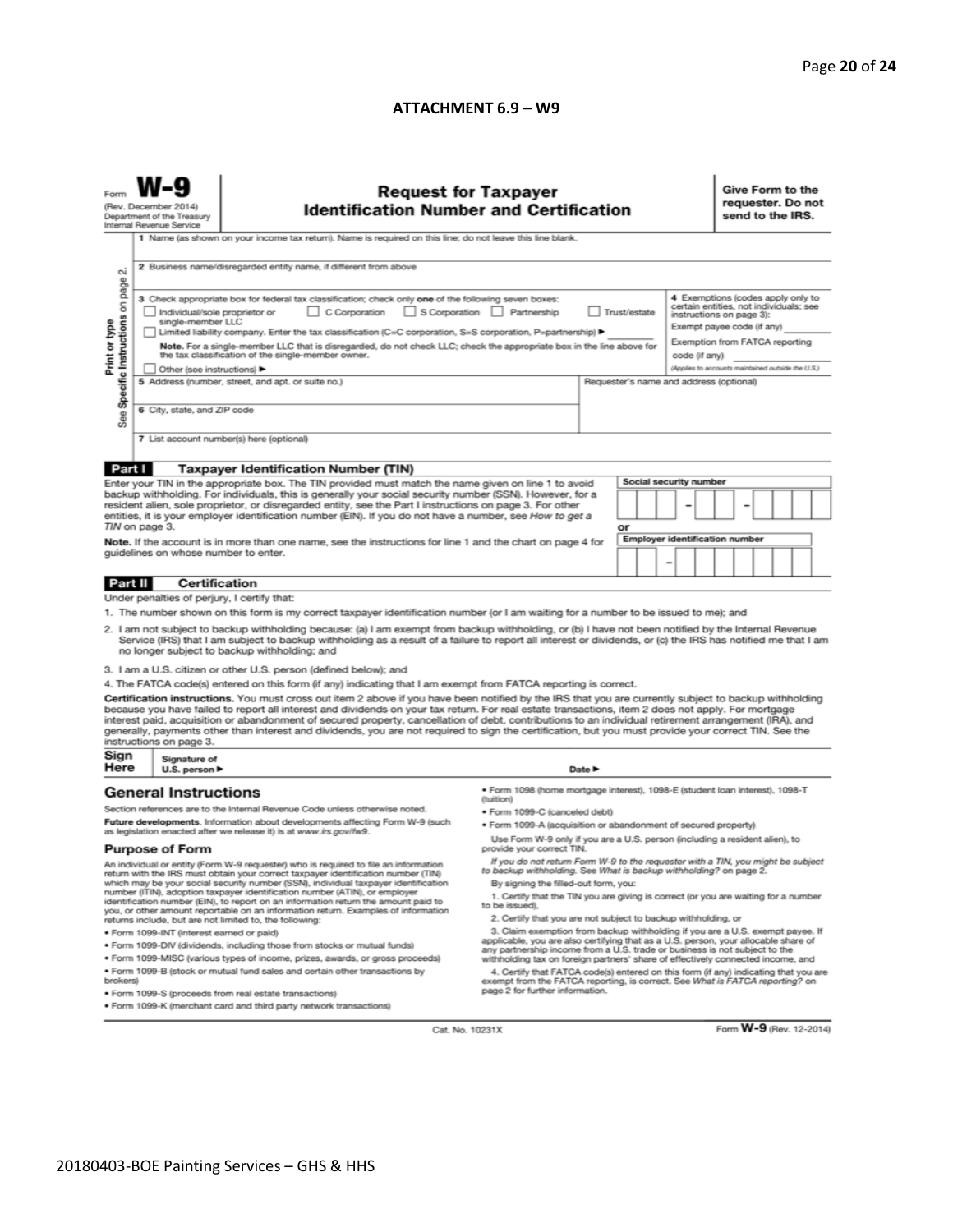### **ATTACHMENT 6.10 – Standard Terms & Conditions SUMNER COUNTY BOARD OF EDUCATION (SCS)**

#### **1. PREPARATION AND SUBMISSION OF BID.**

- **a.** Failure to examine any drawings**,** specifications, or instructions will be at the proposer's risk. Any deviation from the stated terms, conditions and specifications must be coordinated with and approved in writing by the SCS Purchasing Supervisor.
- **b.** RFP SUBMITTAL / SIGNATURE: Proposal shall give the full name and business address of the bidder. If the proposer is a corporation, the name shall be stated as it is in the corporate charter. Proposals must be signed in ink by the proposer's authorized agent. Unsigned proposals will be rejected. Proposals are to be sealed and the outside of the envelope is to reference the RFP number. The person signing the proposal must show their title, and if requested by the institution, must furnish satisfactory proof of his or her authority to bind his or her company in contract. Proposer understands that by submitting a proposal with an authorized signature, it shall constitute an offer to SCS. Proposals must be typewritten or in ink; otherwise they may not be considered. Purchase orders will be issued to the firm name appearing on the W9. Facsimile responses will not be considered.
- **c.** SCS is not responsible for any costs incurred by any vendor pursuant to the RFP. The vendor shall be responsible for all costs incurred in connection with the preparation and submission of its proposal.
- **d.** All proposers must be in compliance with T.C.A. § 62-6-119 at the time of proposal submission and provide evidence of compliance with the applicable provisions of the chapter before such proposal may be considered.
- **e.** Proposals are to be received in the location designated in the RFP no later than the specified date and time. Late submissions will NOT be opened or considered.
- **f.** No erasures permitted. Errors may be crossed out and corrections printed in ink or typewritten adjacent to error and must be initialed in ink by person signing the proposal.
- **g.** Specifications: Reference to available specifications shall be sufficient to make the terms of the specifications binding on the proposer. The use of the name of a manufacturer, or any special brand or make in describing an item does not restrict the proposer to that manufacturer or specific article, unless specifically stated. Comparable products of other manufacturers will be considered if proof of compatibility is contained in the proposal. Proposers are required to notify SCSs Purchasing Supervisor whenever specifications/procedures are not perceived to be fair and open. The articles on which the proposal is submitted must be equal or superior to that specified. Informative and Descriptive Literature: The proposer must show brand or trade names of the articles proposed, when applicable. It shall be the responsibility of the proposer, including proposer's whose product is referenced, to furnish with the proposer such specifications, catalog pages, brochures or other data as will provide an adequate basis for determining the quality and functional capabilities of the product offered. Failure to provide this data may be considered valid justification for rejection of proposer.
- **h.** Samples: Samples of items when called for, must be furnished free of expense, and if not destroyed will, upon proposer's request within ten (10) days of RFP opening, be returned at the proposer's expense. Each sample must be labeled with the proposer's name, manufacturer's brand name and number, RFP number and item reference.
- **i.** Time of Performance: The number of calendar days in which delivery is to be made after receipt of order shall be stated in the RFP and may be a factor in making an award, price notwithstanding. If no delivery time is stated in the bid, bidder agrees that delivery is to be made within two weeks (10 business days) of order.
- **j.** Transportation and delivery charges should be included in the price and be fully prepaid by the vendor to the destination specified in the RFP. Proposal prices shall include delivery of all items F.O.B. destination.
- **k.** New materials and supplies must be delivered unless otherwise specifically stated in the RFP.
- **l.** Alternate/multiple bids will not be considered unless specifically called for in the RFP.
- **m.** Only proposals submitted on RFP forms furnished by SCS will be considered.
- By signing this RFP where indicated, the proposer agrees to strictly abide by all local, state and federal statutes and regulations. The proposer further certifies that this proposer is made without collusion or fraud.
- **o.** Error in Proposal. In case of error in the extension of prices in the proposal, the unit price will govern. Late submissions will NOT be opened or considered. Proposers are cautioned to verify their proposals before submission, as amendments received after the ITB deadline will not be considered. No proposals shall be altered, amended or withdrawn after opening. After proposal opening, a proposer may withdraw a proposal only when there is obvious clerical error such as a misplaced decimal point, or when enforcement of the proposal would impose unconscionable hardship due to an error in the proposal resulting in a quotation substantially below the other proposals received. Proposal withdrawals will be considered only upon written request of the proposer.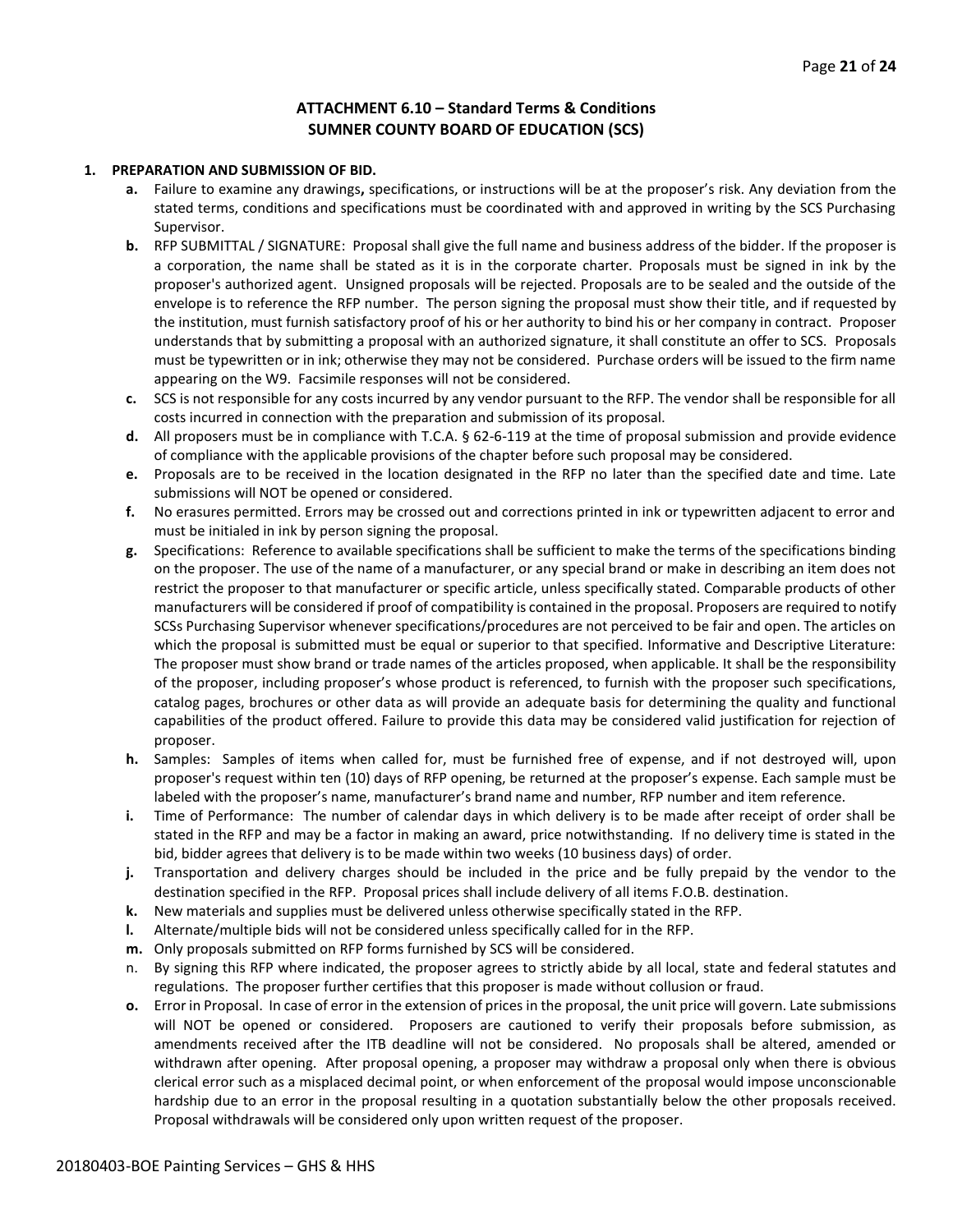- **2. OPEN RECORDS.** In order to comply with the provisions of the Tennessee Open Records Act, all proposals will be publicly opened and are subject to public inspection after the award upon written request. Proposers may be present at ITB opening. Summary information will be posted the SCS website, www.sumnerschools.org under the Invitation to Bid link.
- **3. ACCEPTANCE AND AWARD.** SCS reserves the right to reject any and all proposals and to waive any informality in proposals and, unless otherwise specified by the proposer to accept any item in the proposal. Action to reject all proposals shall be taken for unreasonably high prices, errors in the proposal documents, cessation of need, unavailability of funds, or any other reason approved by SCS.
	- a. Contracts and purchases will be made with the lowest, responsive, responsible, qualified proposer. The quality of the articles to be supplied, their conformity with the specifications, their suitability to the requirements of the Institution, cash discount offered, and the delivery terms will be taken into consideration.
	- b. Any deviation from these stated terms, specifications and conditions must be coordinated with and approved in writing by the Purchasing Supervisor.
	- c. Prices quoted on the response (if any) are to be considered firm and binding until the said equipment, supplies or services are in the possession of SCS.
	- d. SCS reserves the right to order more or less than the quantity listed in the proposal.
	- e. If a proposer fails to state a time within which a proposal must be accepted, it is understood and agreed that SCS shall have ninety (90) days to accept.
	- f. No purchase or contract is authorized or valid until the issuance of a SCS purchase order in accordance with SCS policy. No SCS employee is authorized to purchase equipment, supplies or services prior to the issuance of such a purchase order.
	- g. The contract may not be assigned without written SCS consent.
	- h. If the appropriate space is marked on the ITB, other Institutions (such as State, Local and/or Public Agencies) may purchase off the contract during the same period as SCS.
	- i. The awarded proposer will be required to post a performance and payment bond in the amount of 25% of the contract price if it exceeds \$100,000 as stated by T.C.A. §12-4-201.
	- j. If the project cost is in excess of \$25,000 a performance bond must be secured by the requesting part in an amount equal to the market improvement value. *Board Policy FG*
- **4. PAYMENT**. Payment terms must be specified in the proposal, including any discounts for early payment. Partial payments will not be approved unless justification for such payment can be shown. Terms will be NET 30 days. Payment will not be made until the conditions and specifications of the RFP are inspected and approved as conforming by persons appointed by SCS.
- **5. DEFAULT OF SELECTED VENDOR.** In case of vendor default, SCS may procure the articles or services from other sources and hold the defaulting vendor responsible for any resulting cost. If the awarded vendor violates any terms of their response, the contract, SCS policy or any law, they may be disqualified from proposing for a period of two years for minor violations or longer for major violations. Proposals from disqualified proposers will not be accepted during the period of disqualification.
- **6. INSPECTION OF PURCHASES.** Articles received which are not equivalent will not be accepted and will be picked up by the vendor or returned to vendor, shipping charges collect. SCS shall have a reasonable period in which to inspect and accept or reject materials without liability. If necessity requires SCS to use nonconforming materials, an appropriate reduction in payment may be made.
- **7. TAXES.** SCS is tax exempt; do not include taxes in quotation. Vendors making improvements or additions to or performing repair work on real property for SCS are liable for any applicable sales or use tax on tangible personal property used in connection with the contract or furnished to vendors by the state for use under the contract.
- **8. NONDISCRIMINATION.** SCS is an equal opportunity employer. SCS and bidder agree to comply with Titles VI and VII of the Civil Rights Act of 1964, Title IX of the Education Amendments of 1972, Section 504 of the Rehabilitation Act of 1973, Executive Order 11,246, the Americans with Disabilities Act of 1990 and the related regulations to each. Each party assures that it will not discriminate against any individual including, but not limited to employees or applicants for employment and/or students, because of race, religion, creed, color, sex, age, disability, veteran status or national origin. In the event that any claims should arise with regards to violations of any such local, state or federal law, statues, rule or regulations, the vendor will indemnify and hold SCS harmless for any damages, including court costs or attorney fees, which might be incurred.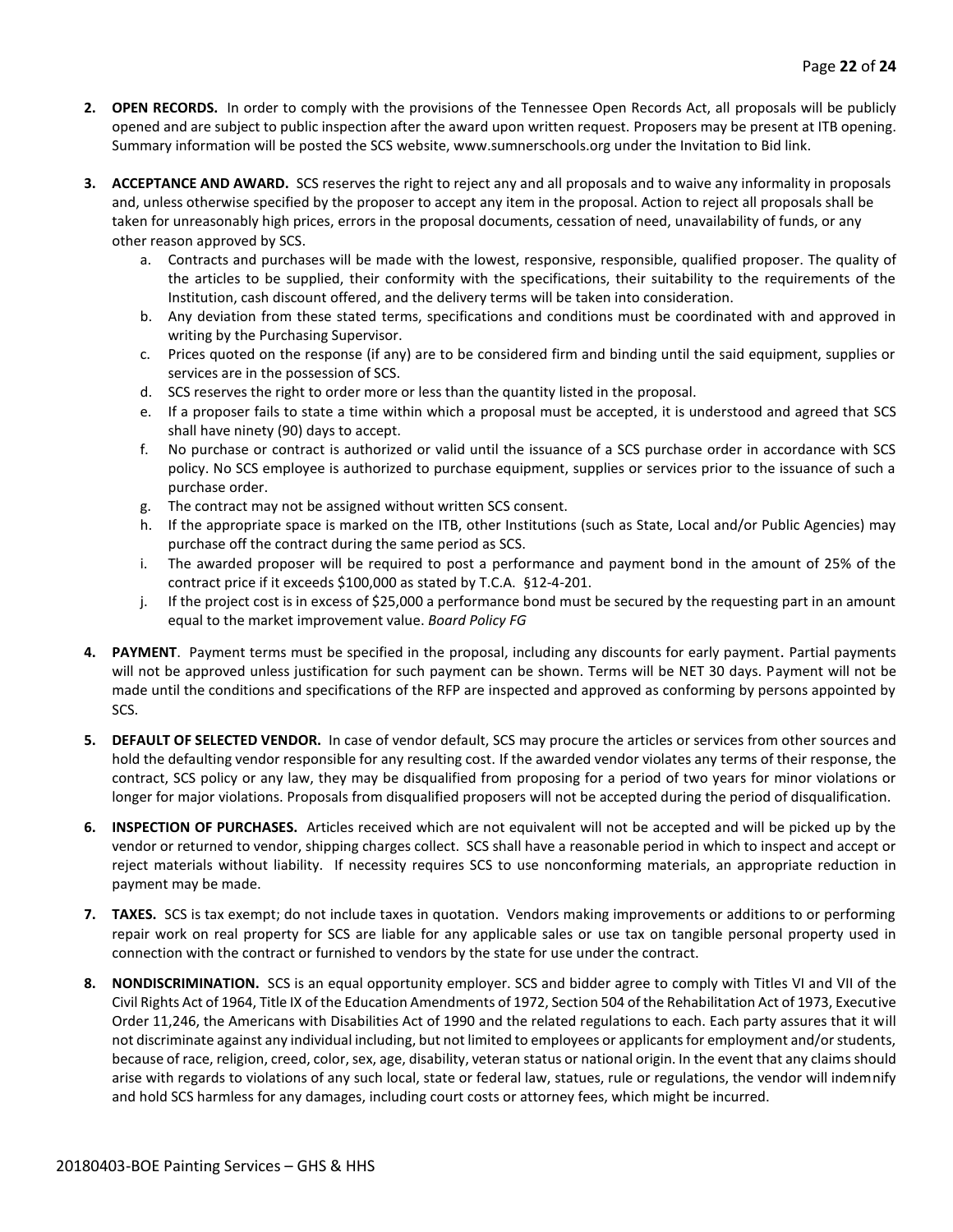- **9. PROHIBITIONS/NO VENDOR CONTRACT FORM.** Acceptance of gifts from vendors is prohibited. T.C.A. §12-4-106. The contract documents for purchase under this RFP shall consist of the successful proposer's bid and SCSs purchase order. **The proposer may request exceptions to terms and conditions and/or request SCS to accept other terms and conditions by means of subsequent documents such as invoices, warranty agreements, license agreements, etc. All subsequent document shall be open to revision for impermissible language. SCS reserves the right to render the proposal unresponsive and subject the proposal to rejection if successful terms cannot be negotiated.**
- **10. PROHIBITION ON HIRING ILLEGAL IMMIGRANTS.** Tennessee Public Chapter No. 878 of 2006, T.C.A. §12-3-309, requires that Contractor attest in writing that Contractor will not knowingly utilize the services of illegal immigrants in the performance of this Contract and will not knowingly utilize the services of any subcontractor, if permitted under this Contract, who will utilize the services of illegal immigrants in the performance of this Contract. The attestation shall be made on the form, Attestation re Personnel Used in Contract Performance ("the Attestation"), which is attached and hereby incorporated by this reference.
- **11. SALES AND USE TAX.** Before the Purchase Order/Contract resulting from this RFP/RFQ is signed, the apparent successful proposer must be registered with the Department of Revenue for the collection of Tennessee sales and use tax as required by T.C.A. §12-3-306.
- **12. ASSIGNMENT.** Neither the vendor nor SCS may assign this agreement without prior written consent of the other party.
- **13. LIABILITIES.** The vendor shall indemnify SCS against liability for any suits, actions or claims of any character arising from or relating to the performance under this agreement by the vendor or its subcontractors. SCS has no obligation for the payment of any judgement or the settlement of any claim made against the vendor or its subcontractors as a result of obligations under this contract.
- **14. APPLICABLE LAW.** Any contract shall be interpreted under the laws and statutes of the State of Tennessee. SCS does not enter into contracts which provide for mediation or arbitration. Any action arising from any contract made from this RFP shall be brought in the state courts in Sumner County, TN or in the United States Federal District Court for the Middle District of Tennessee.

Additionally, it is a violation of state statutes to purchase materials, supplies, services or any other item from a vendor that is a commissioner, official, employee or board member that has any financial or beneficial interest in such transaction, T.C.A. §12-4-101.

- **15. FUNDS**. The Proposer understands and accepts the non-appropriation of funds provision of SCS.
- **16. DATA PRIVACY AND SECURITY**. Personal Information (PI) includes but is not limited to that information protected by HIPAA, the HITECH Act, FERPA, or Gramm-Leach-Bliley) or such information which would allow a third party to gain access to the personal, medical or financial records of any of any party. Vendor represents and warrants that its collection, access, use, storage, disposal and disclosure of PI complies with all applicable federal and state privacy and data protection laws. Vendor represents and warrants that Vendor will maintain compliance with the SSAE 16 standard, and shall undertake any audits and risk assessments Vendor deems necessary to maintain compliance with SSAE16. If PI provided by SCS to Vendor is subject to FERPA. Vendor agrees that in its handling of FERPA data it will perform as a school official as that term is defined by FERPA regulations. Vendor acknowledges that its improper disclosure or re-disclosure of PI covered by FERPA may, under certain circumstances, result in Vendor's exclusion from eligibility to contract with SCS for at least five (5) years. Vendor shall provide SCS with the name and contact information for an employee of Vendor who shall serve as SCS's primary security contact and shall be available to assist Customer twenty-four (24) hours per day, seven (7) days per week as a contact in resolving obligations associated with any security incident in which it is reasonably suspected that there has been a breach of information security. Vendor shall immediately mitigate or resolve any Security Incident, at Vendor's expense and in accordance with applicable privacy rights, laws, regulations and standards. Vendor shall reimburse SCS for actual costs incurred by SCS in responding to, and mitigating damages caused by, any Security Incident, including all costs of notice and/or remediation incurred under applicable law as a result of the Security Incident.
- **17. IRAN DIVESTMENT ACT.** By submission of this proposal, each proposer and each person signing on behalf of any proposer certified, and in the case of a joint proposal, each party thereto certifies as to its own organization, under penalty of perjury, that to the best of its knowledge and belief that each proposer is not on the list created pursuant to T.C.A. §12-12- 106.